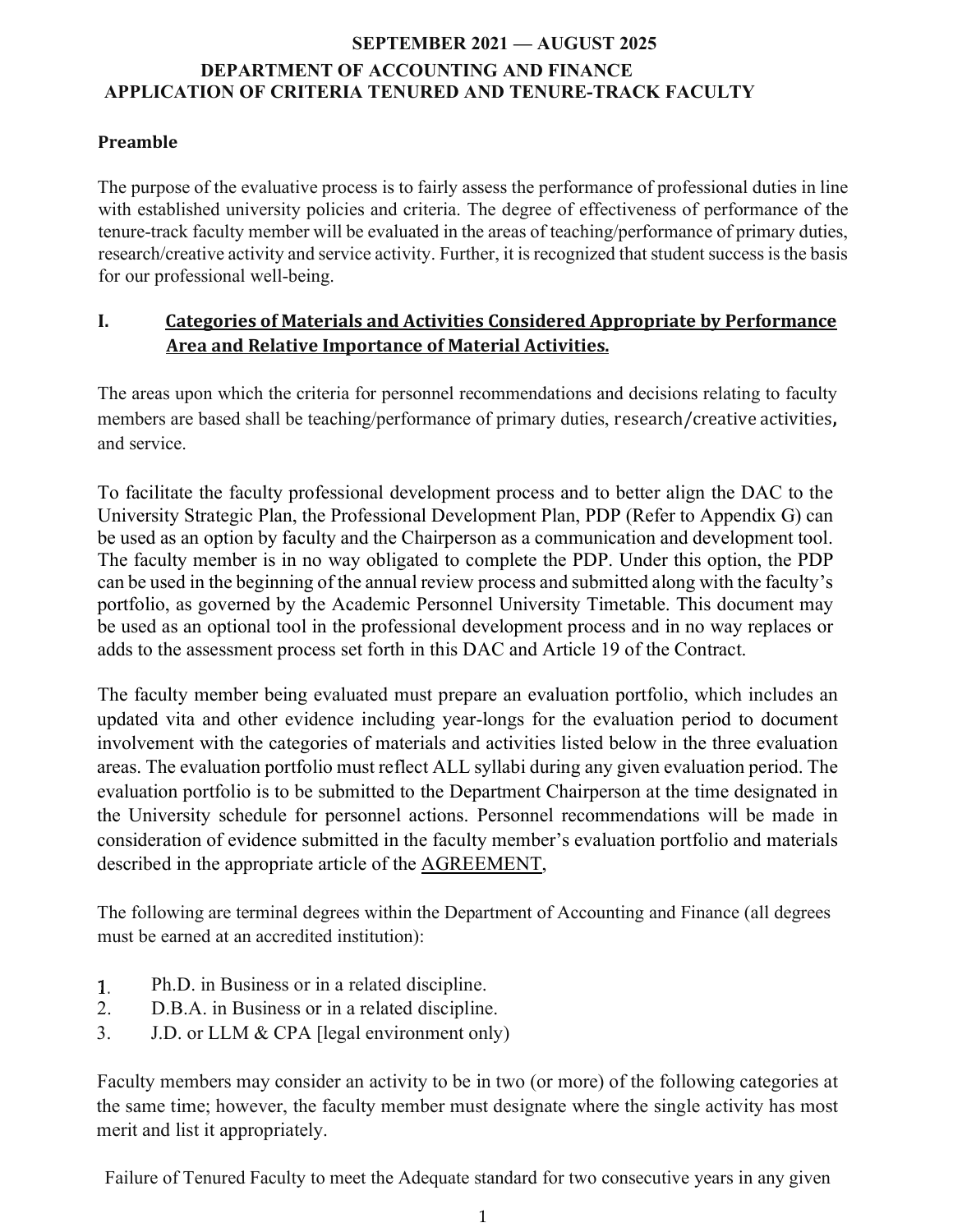area shall trigger a one-year appraisal and professional development process as detailed in Article 19.4. c. (2) of the Contract.

The descriptor "exceptional" may be applied to a category only when the faculty member is being considered for a personnel action (promotion or tenure) on the basis of exception, as specified in the appropriate articles of the AGREEMENT.

## **A. Teaching/Performance of Primary Duties**

Evidence of effective teaching/performance of primary duties shall be given by the following categories, which are weighted as noted.

1. Student Evaluations, evidenced by summarized ratings of the Accounting and Finance Department INSTRUCTOR EVALUATION FORM using the ONLINE SUMMARY OF STUDENT RATING FORM. See Methods Section for procedures.

Points = The average of all items on all class sections evaluated. The average will be taken over sections and not students. Averages will be taken over entire evaluation period. [1 to 5 pts.]

2. Peer Evaluations evidenced by written reports of the classroom observations conducted by peers using the CLASSROOM OBSERVATION SUMMARY FORM (Appendix C). See Methods Section for procedures. For each item, Unsatisfactory = 1, Satisfactory = 3, Highly Effective = 4, and Superior = 5.

Points = The average of all four items by all peer evaluators. [1 to 5 pts.]

3. Chair Evaluation, evidenced by written reports of the classroom observations conducted by the Chair(s) using the CLASSROOM OBSERVATION SUMMARY FORM (Appendix C). See Methods Screen for procedures. For each item, Unsatisfactory = 1, Satisfactory = 3, Highly Effective = 4, and Superior = 5.

Points = The average of all four items in the Chair's evaluators. [1 to 5 pts.]

4. Other classroom materials and documentation. The quality (unsatisfactory, satisfactory, effective, highly effective, significant and superior) shall be judged by the DPC, using the CLASSROOM MATERIALS EVALUATION FORM (Appendix F). The DPC consists of five tenured/tenure-track faculty members who are elected by the Department Faculty. The DPC is responsible for evaluating the performance of faculty concerning retention, promotion, tenure, and professional advancement increase and make recommendations to the Chair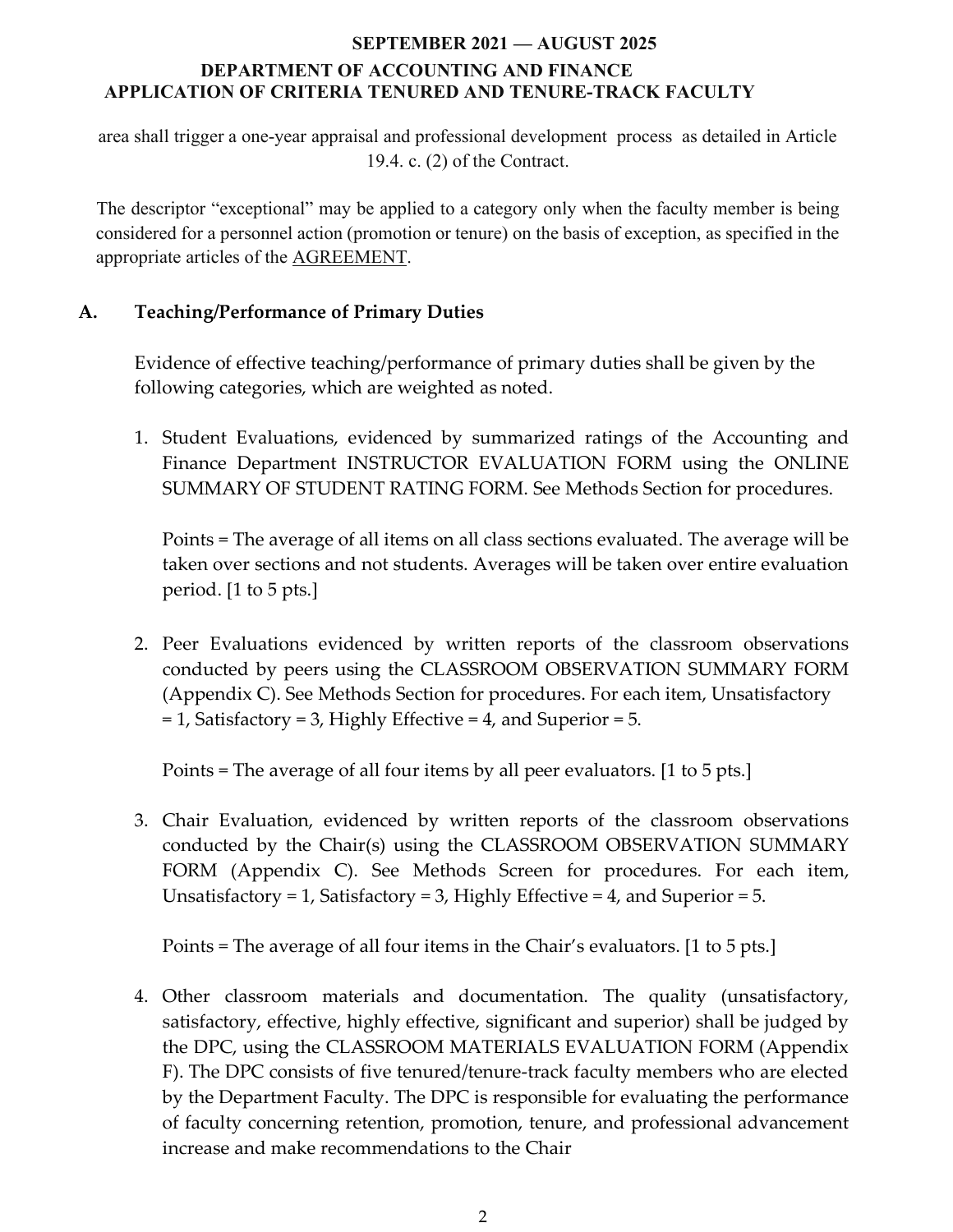| Optional/      |     | Documentation                                                                                                                                                                                                                                                 | Quality                                                                                                                                                                                                              |
|----------------|-----|---------------------------------------------------------------------------------------------------------------------------------------------------------------------------------------------------------------------------------------------------------------|----------------------------------------------------------------------------------------------------------------------------------------------------------------------------------------------------------------------|
| Required       |     |                                                                                                                                                                                                                                                               |                                                                                                                                                                                                                      |
| $\mathbb{R}$   | (A) | Course syllabi                                                                                                                                                                                                                                                | The course syllabus is<br>with<br>consistent<br>the<br>required<br>College<br>of<br>Business syllabi format.<br>The content reflects the<br>rigors of the course subject<br>matter as required<br>by the department. |
| $\mathbb{R}$   | (B) | Sample<br>graded materials<br>distributed<br>in<br>class,<br>including<br>and<br>exams<br>quizzes, etc.                                                                                                                                                       | Exams and quizzes should<br>be consistent of the rigors<br>the<br>subject<br><sub>Of</sub><br>course<br>matter as required<br>by the department.                                                                     |
| $\overline{O}$ | (C) | Copies of other materials<br>distributed in class                                                                                                                                                                                                             |                                                                                                                                                                                                                      |
| $\overline{O}$ | (D) | Teaching awards (includes<br>receipt of Faculty Excellence<br>nominations<br>Award,<br>for<br>recognition<br>of<br>teaching<br>excellence by local, state and<br>national organizations, etc.)                                                                |                                                                                                                                                                                                                      |
| $\overline{O}$ |     | Evidence of innovative or<br>state of the art teaching<br>techniques. Examples of this<br>could include, but limited to:<br>use of technology, such as<br>unique software calculators,<br>and cooperative learning,<br>special projects or<br>demonstrations. |                                                                                                                                                                                                                      |

Points = Average of all summary ratings by DPC members. [1 to 5 pts.]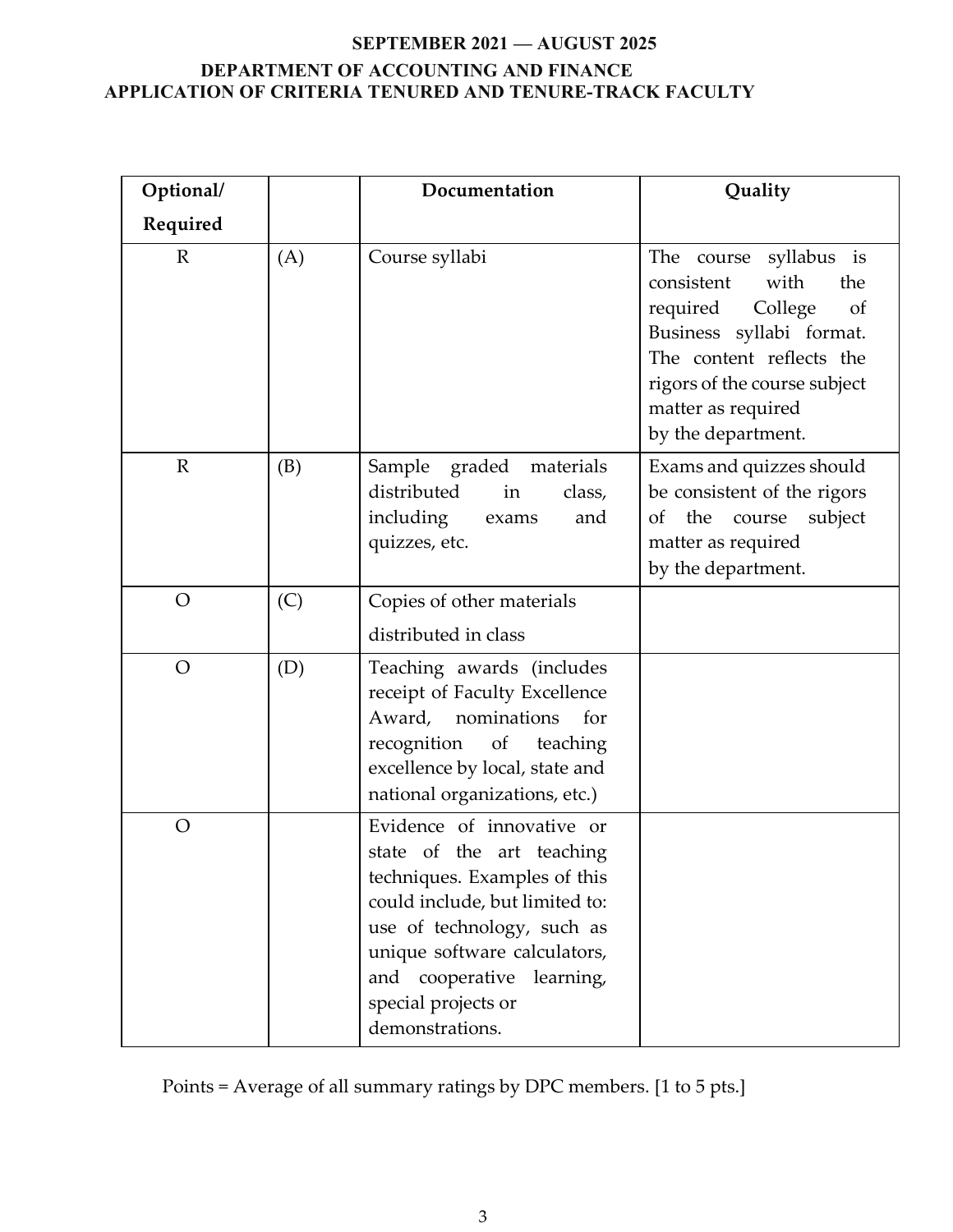- 5. Reports and documentation regarding University-approved reassigned time (CUEsupported) activities, if any. The quality (unsatisfactory, satisfactory, highly effective, superior) shall be judged by the DPC, using the REASSIGNED TIME ACTIVITY EVALUATION FORM (Appendix D).
- 6. Curriculum Development. Changes and revisions to existing programs and the development of new programs shall be reviewed and approved by the Curriculum Committee. The faculty member should include in their portfolio materials prepared and submitted to the Curriculum Committee along with any other supporting documentation of revisions to existing programs and the development of new programs. The activities referred to are performed beyond the assigned teaching assignment or workload of the faculty member without additional CUEs and/or compensation.

Points = Average of all summary ratings by DPC members. [1 to 5 pts.]

The following weighted average of points will be used to determine ratings for teaching/primary duties: Items 1, 2, and 3 will be assigned each a weight of 2, and items 4, and 5 will each carry a weight of 1. [If there is no reassigned time during the evaluation period, Item 5 will not be weighted.]

| Rating                  | Points                    |
|-------------------------|---------------------------|
| Exceptional             | $4.5 \leq P$ ts           |
| Superior                | $4.2 \leq$ Pts. $< 4.5$   |
| Significant             | $3.9 \leq$ Pts. < 4.2     |
| <b>Highly Effective</b> | $3.6 \leq$ Pts. < 3.9     |
| Effective               | $3.3 \leq$ Pts. $\lt$ 3.6 |
| Satisfactory            | $3. \leq$ Pts. $< 3.3$    |
| Unsatisfactory          | Pts. $<$ 3.0              |

The ratings for teaching/primary duties shall be as follows: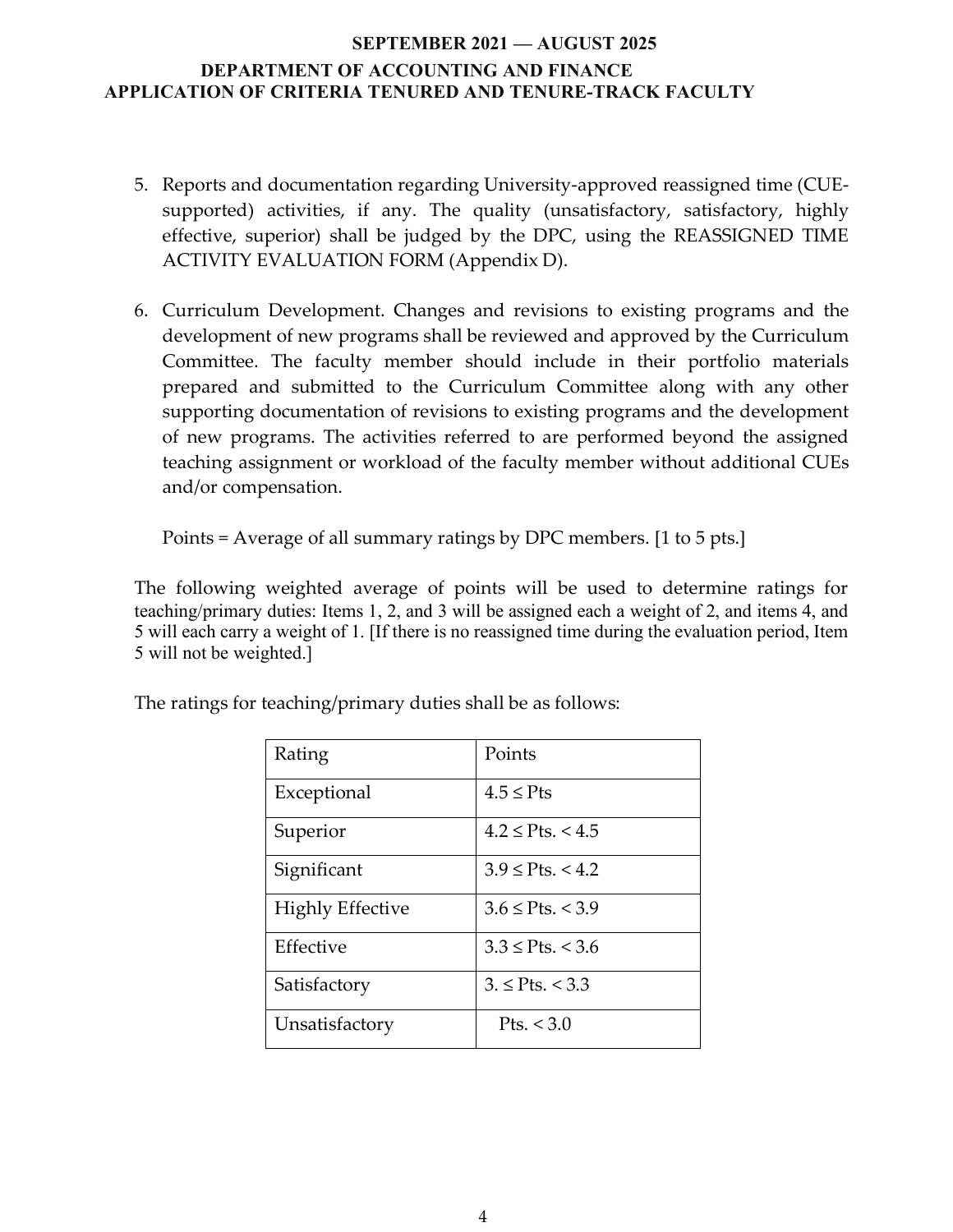### **B. Research/Creative Activities**

Evidence of effective research/creative activity shall be given by the following categories.

1. The following categories are not exhaustive, and a faculty member need not satisfy each category. All items must be related to business or community development. The overall quality (unsatisfactory, appropriate, satisfactory, significant, superior, or exceptional) shall be tallied by the DPC, using the RESEARCH/CREATIVE ACTIVITY EVALUATION FORM (Appendix F) and the table below. All items within this list are weighted as noted.

| Optional/<br>Required |     | Group   | Activity                                                                                                                                                        |
|-----------------------|-----|---------|-----------------------------------------------------------------------------------------------------------------------------------------------------------------|
| $***R$                | (a) | Group 3 | Published articles in refereed journals and books. (A<br>copy of the publication must be available for review<br>during the evaluation period.)                 |
| $\overline{O}$        | (b) | Group 3 | Completion of an advanced degree or certification in a<br>related field beyond the terminal degree which is<br>required for employment.                         |
| $\overline{O}$        | (c) | Group 3 | Published articles/abstracts in conference proceedings.<br>(A copy of the publication must be available for<br>review during the evaluation period.)            |
| $\overline{O}$        | (d) | Group 2 | Professional development to strengthen teaching,<br>primary duty, research, creativity, and<br>service skills, including classes taken and retraining<br>leaves |
| $\overline{O}$        | (e) | Group 2 | Publication in non-referred journals. (A copy of the<br>publication must be available for review during the<br>evaluation period.)                              |
| $\overline{O}$        | (f) | Group 2 | Presentations<br>delivered,<br>including<br>invited<br>addresses, lectures, papers, and seminars<br>that are related to field                                   |
| $\overline{O}$        | (g) | Group 2 | Awards received to support research<br>including<br>activities,<br>fellowships received<br>received,<br>grants                                                  |
| $\overline{O}$        | (h) | Group 1 | Unpublished<br>documents,                                                                                                                                       |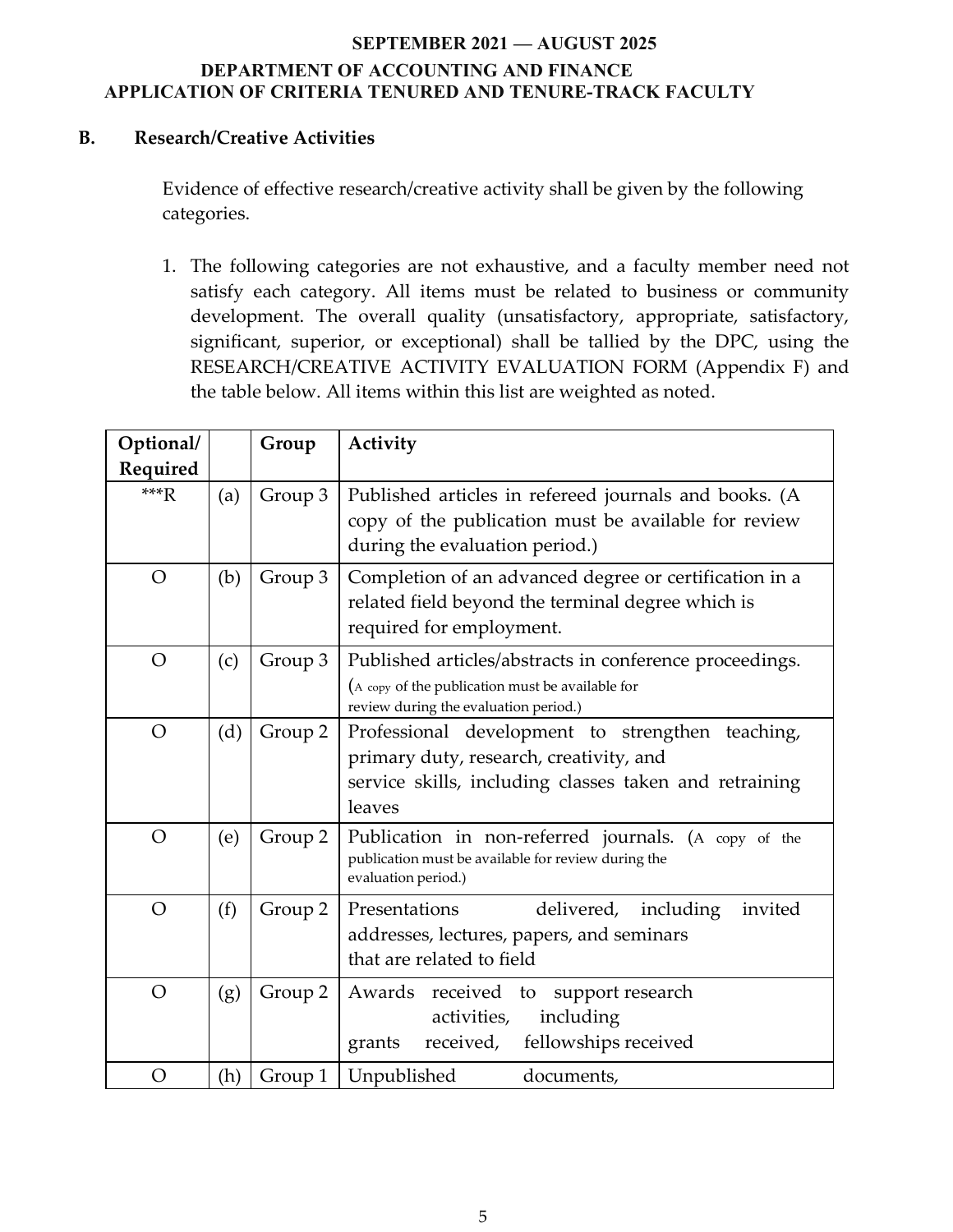|                |     |         | including<br>submitted papers, manuscripts,<br>grant<br>proposals, fellowship proposals, related time proposals,<br>sabbatical leave proposals, and retraining leave<br>proposals.                                                                                                                                                                                                                                                                                                                                                                                                                                                                   |
|----------------|-----|---------|------------------------------------------------------------------------------------------------------------------------------------------------------------------------------------------------------------------------------------------------------------------------------------------------------------------------------------------------------------------------------------------------------------------------------------------------------------------------------------------------------------------------------------------------------------------------------------------------------------------------------------------------------|
| $\overline{O}$ | (i) | Group 1 | Citations of faculty member's work                                                                                                                                                                                                                                                                                                                                                                                                                                                                                                                                                                                                                   |
| $\rm{O}$       | (i) | Group 1 | Current<br>professional memberships related to<br>teaching, primary duties<br>research, creative activity, or service                                                                                                                                                                                                                                                                                                                                                                                                                                                                                                                                |
| $\overline{O}$ | (k) | Group 1 | Other research and creative activities that the DPC<br>deems worthy of points                                                                                                                                                                                                                                                                                                                                                                                                                                                                                                                                                                        |
| $\overline{O}$ | (1) | Group 1 | Conferences<br>seminars,<br>workshops,<br><b>or</b><br>professional meetings attended related to teaching,<br>primary duties, research, creative activity, or<br>service.                                                                                                                                                                                                                                                                                                                                                                                                                                                                            |
|                |     |         | "The committee shall allocate more points for an award of higher nominal amount and /or if<br>it is granted from a source outside of Chicago State University.<br>**Double counting shall not be permitted. If the faculty member attends a seminar or<br>workshop at a conference and 1) has a published article/abstract in the conference<br>proceedings (item c above) and/or 2) presents at the conference (item f above), in that<br>case the faculty shall be awarded the higher of the three/two scores.<br>***R denotes a requirement for promotion and tenure only. Not a requirement for retention.<br>O represents an optional activity. |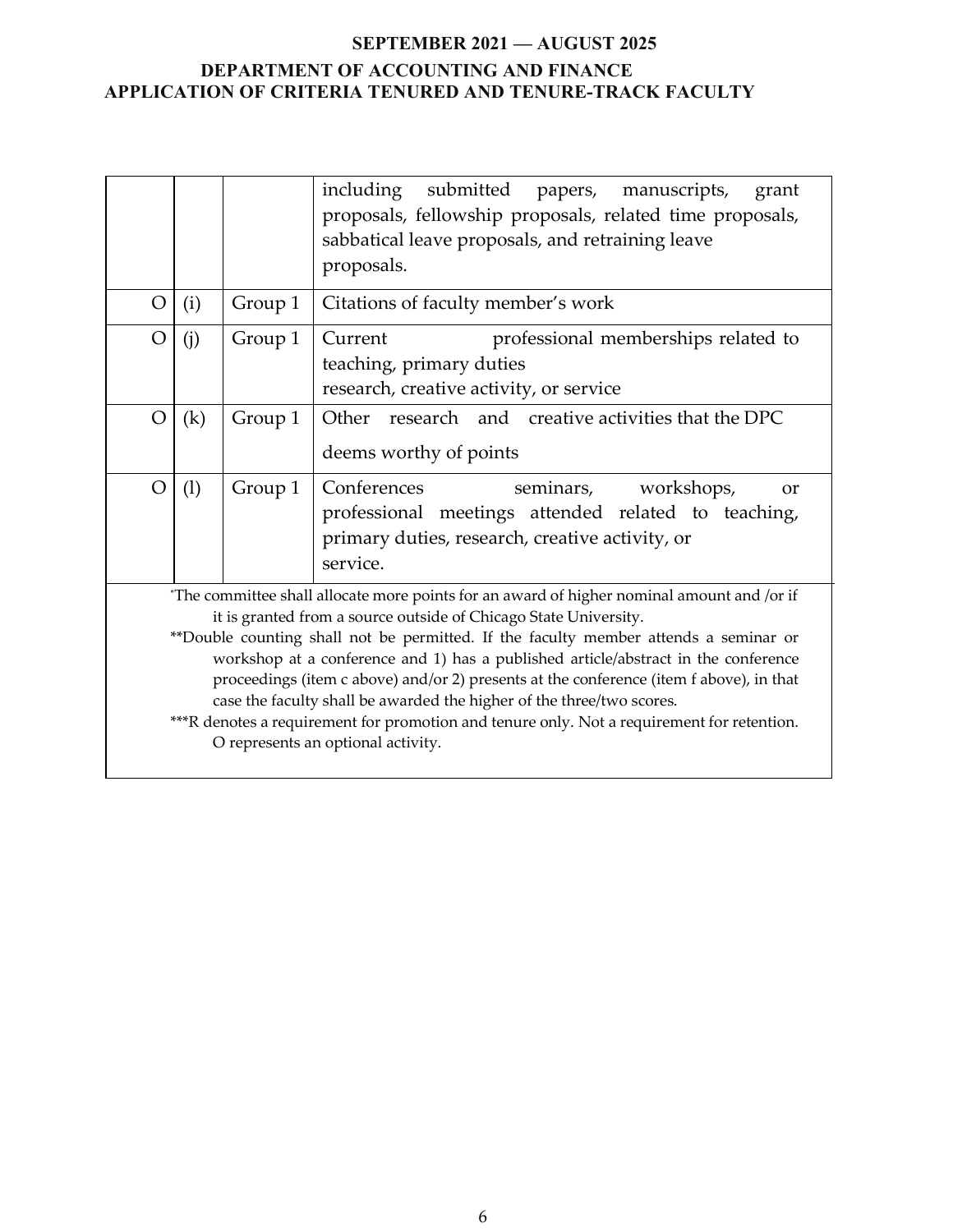| <b>Evaluation Period</b>                   | Group 1  | Group 2 | Group 3      |
|--------------------------------------------|----------|---------|--------------|
| Year 1                                     | $4-6$    | $0 - 2$ | $0 - 1$      |
| Year 2                                     | $5-7$    | $0 - 2$ | $0 - 1$      |
| Year 3                                     | $6 - 8$  | $1-2$   | $0 - 1$      |
| Year 4                                     | $8 - 10$ | $1-2$   | $0 - 1$      |
| Year 5                                     | $9-10$   | $1-2$   | $0-1$        |
| Tenure/Promotion                           | $8 - 10$ | $1-2$   | $\mathbf{1}$ |
| Promotion to full<br>professor             | $8 - 10$ | $1 - 2$ | 1            |
| <b>Annual Tenured</b><br>Faculty-Adequate  | $3-5$    | $0 - 2$ | $0 - 1$      |
| <b>Annual Tenured</b><br>Faculty-Exemplary | $5 - 8$  | $0 - 2$ | $0 - 1$      |

The ratings for research/creative activities shall be as follows: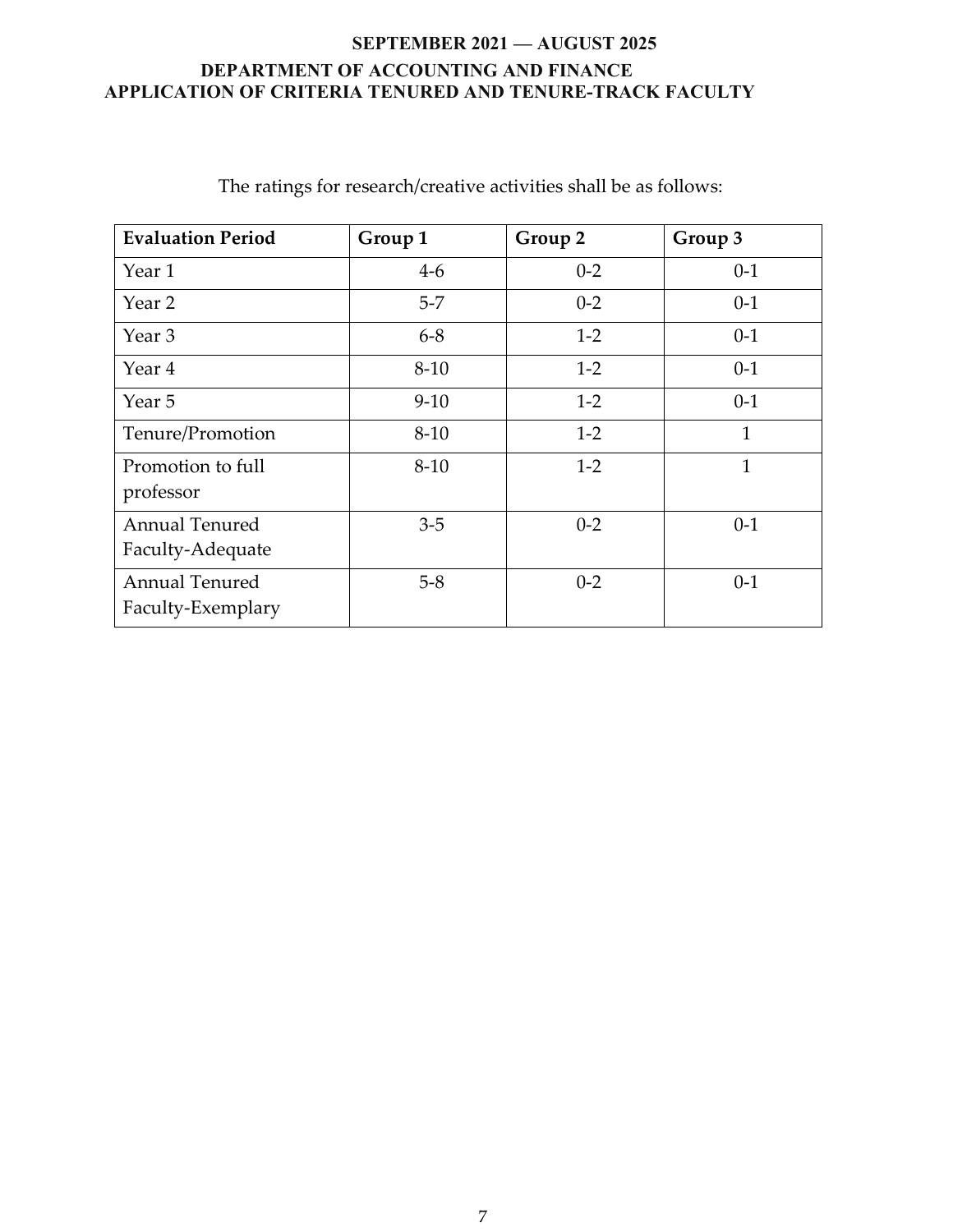### **C. Service**

Evidence of effective service shall be given by the following categories.

1. The following categories are not exhaustive, and a faculty member need not satisfy every category. All items within this list are weighted as noted. The overall quality (unsatisfactory, appropriate, satisfactory, significant, superior, or exceptional) shall be tallied by the DPC, using the SERVICE EVALUATION FORM (Appendix I) and the table below. All of these activities are strictly optional.

|     | <b>Type</b>            | Group   | Activity                                                |
|-----|------------------------|---------|---------------------------------------------------------|
| (a) | Departme               | Group 2 | Committee<br>member<br>other<br>or                      |
|     | nt service             |         | activity [e.g., contest]                                |
|     |                        | Group 3 | Committee<br>chair,<br>activity                         |
|     |                        |         | coordinator, or secretary                               |
| (b) | <b>College Service</b> | Group 2 | Committee<br>member<br>other<br><b>or</b>               |
|     |                        |         | activity                                                |
|     |                        | Group 3 | Committee<br>chair,<br>activity                         |
|     |                        |         | coordinator, or secretary                               |
| (c) | University             | Group 2 | Committee<br>other activity<br>member<br>or             |
|     | service,               |         |                                                         |
|     | including the          | Group 3 | chair,<br>Committee<br>activity                         |
|     | Union                  |         | coordinator, or secretary                               |
| (d) | Professional           | Group 2 | member<br>other<br>Committee<br>or                      |
|     | organizatio            |         | activity                                                |
|     | ns                     | Group 2 | Committee<br>chair,<br>activity                         |
|     |                        |         | coordinator, or secretary                               |
| (e) |                        | Group 3 | Professionally<br>speaking<br>related                   |
|     |                        |         | engagements on campus and in the community              |
| (f) |                        | Group 1 | <sub>of</sub><br>student<br>Sponsorship                 |
|     |                        |         | organizations                                           |
| (g) |                        | Group 1 | Assistance in programs such as                          |
|     |                        |         | <b>BOG</b><br><b>UWW</b><br>beyond<br><b>or</b><br>that |
|     |                        |         | assigned as workload                                    |
| (h) |                        | Group 1 | Appointments and service to local, state, or            |
|     |                        |         | national advisory boards,                               |
|     |                        |         | committees, and commissions                             |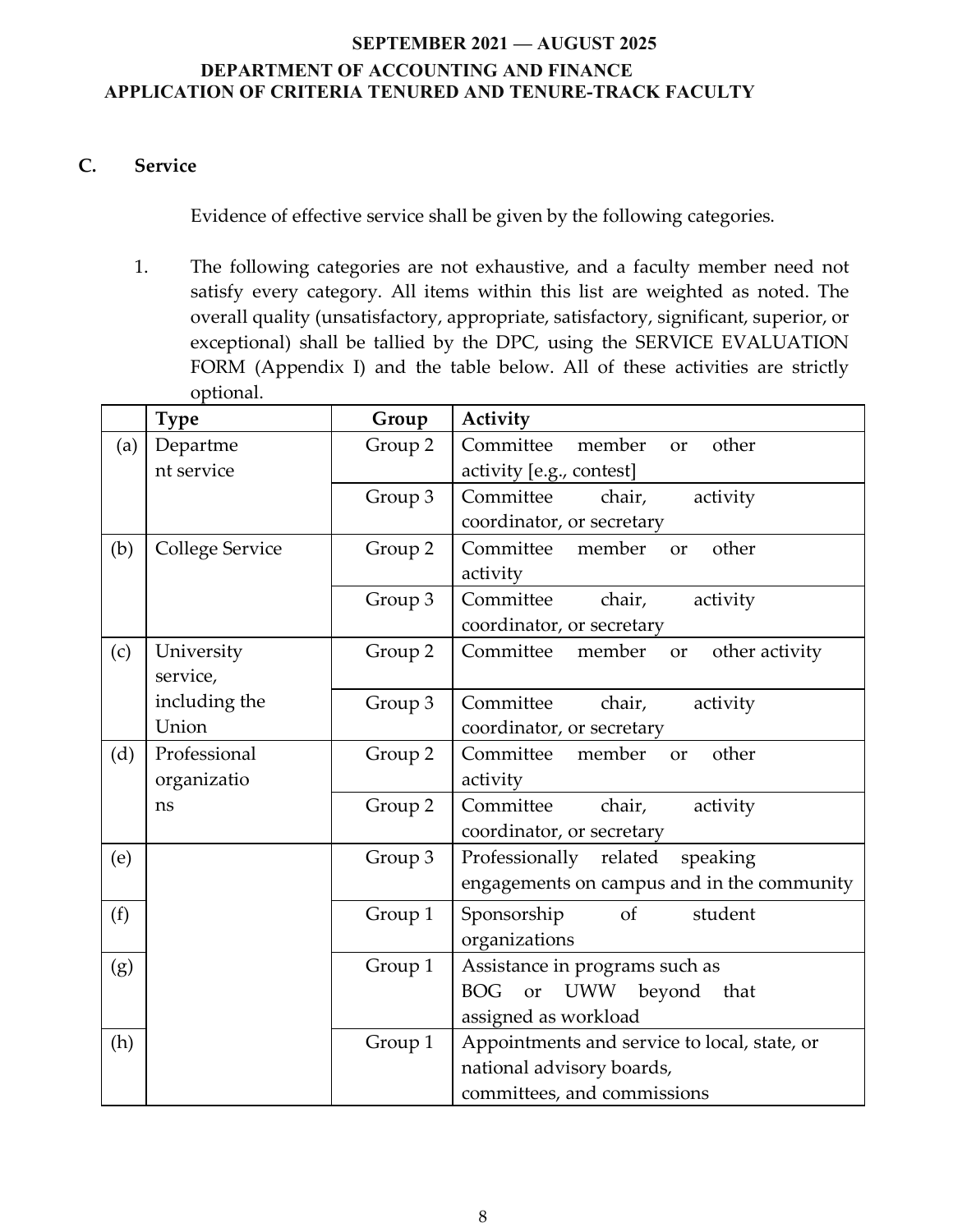| (i)               | Group 1 | Other volunteer work                                                                                       |  |
|-------------------|---------|------------------------------------------------------------------------------------------------------------|--|
| (j)               | Group 1 | Other service activities that the                                                                          |  |
|                   |         | DPC deems worthy of points                                                                                 |  |
| $\left( k\right)$ | Group 3 | University<br>Personnel<br>Assist<br>Responsible for<br>Recruiting<br>Activities                           |  |
| $\left(1\right)$  | Group 3 | Active Participation in University<br>College<br>Recruitment<br>and<br>and<br><b>Retention Committees.</b> |  |

The ratings for service shall be as follows:

| <b>Evaluation Period</b>                   | Group 1 | Group 2 | Group 3 |
|--------------------------------------------|---------|---------|---------|
| Year 1                                     | $2 - 4$ | $0-1$   | $0-1$   |
| Year 2                                     | $3 - 5$ | $2 - 3$ | $0-1$   |
| Year 3                                     | $3 - 5$ | $3-4$   | $1 - 2$ |
| Year 4                                     | $3 - 5$ | $3 - 4$ | $2 - 3$ |
| Year 5                                     | $4-5$   | $3-4$   | $2 - 3$ |
| Tenure/Promotion                           | $4 - 5$ | $4-6$   | $3 - 4$ |
| Promotion to full<br>professor             | $4 - 5$ | $4-6$   | $3 - 4$ |
| <b>Annual Tenured</b><br>Faculty-Adequate  | $2 - 4$ | $2 - 3$ | $1 - 2$ |
| <b>Annual Tenured</b><br>Faculty-Exemplary | $2 - 4$ | $2 - 4$ | $1 - 2$ |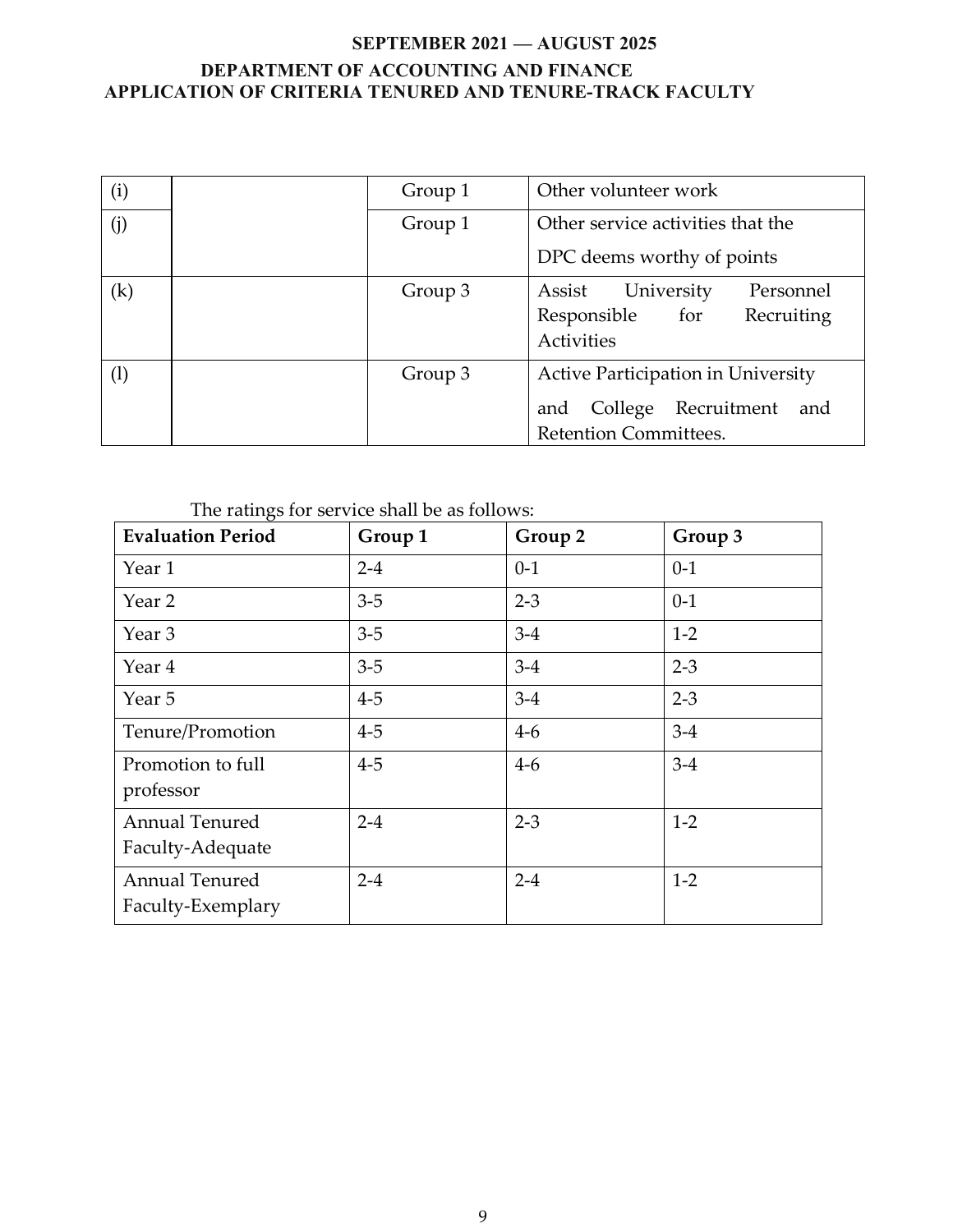#### **SEPTEMBER 2021 — AUGUST**

### **DEPARTMENT OF ACCOUNTING AND FINANCE APPLICATION OF CRITERIA TENURED AND TENURE-TRACK FACULTY**

#### **II. Methods of Evaluation to be used by Performance Areas**

#### **A. Teaching/Performance of Primary Duties**

#### **1. Student Evaluation of Teaching Effectiveness**

The STUDENT'S INSTRUCTOR EVALUATION FORM is completed online.

The STUDENT INSTRUCTOR EVALUATION FORMS are summarized by the University and provided to the faculty in time to be included in the evaluation portfolio at the start of the current evaluation period, as specified in the University Timetable.

The ONLINE SUMMARY OF STUDENT RATINGS FORM shall include an average rating for each of the separate items on the STUDENT'S INSTRUCTOR EVALUATION FORM. The sample size N of all students rating the instructor shall also be reported item by item. The average ratings reported on all ONLINE SUMMARY OF STUDENT RATINGS FORMS will be included in the DPC's evaluation. In evaluating student evaluations, care must be taken to consider factors like course difficulty, experimental nature of the course and so on.

#### 2. Classroom Observations

Three members of the Department shall conduct at least one classroom observation. Of the three members, two shall be from the DPC. The classes to be observed shall be mutually agreed upon by the faculty member and the evaluators.

The evaluating members shall each provide a written summary of their classroom observations on the CLASSROOM OBSERVATION SUMMARY FORM (Appendix C) and submit their summaries to the faculty. Originals of these summaries shall be placed in the faculty member's evaluation portfolio. The class to be observed shall be mutually agreed upon by the faculty member and the evaluating member.

The Department Chair shall conduct at least one classroom observation in the term during or immediately preceding the personnel decision, using the CLASSROOM EVALUATION SUMMARY FORM (Appendix C). The class to be observed shall be mutually agreed upon by the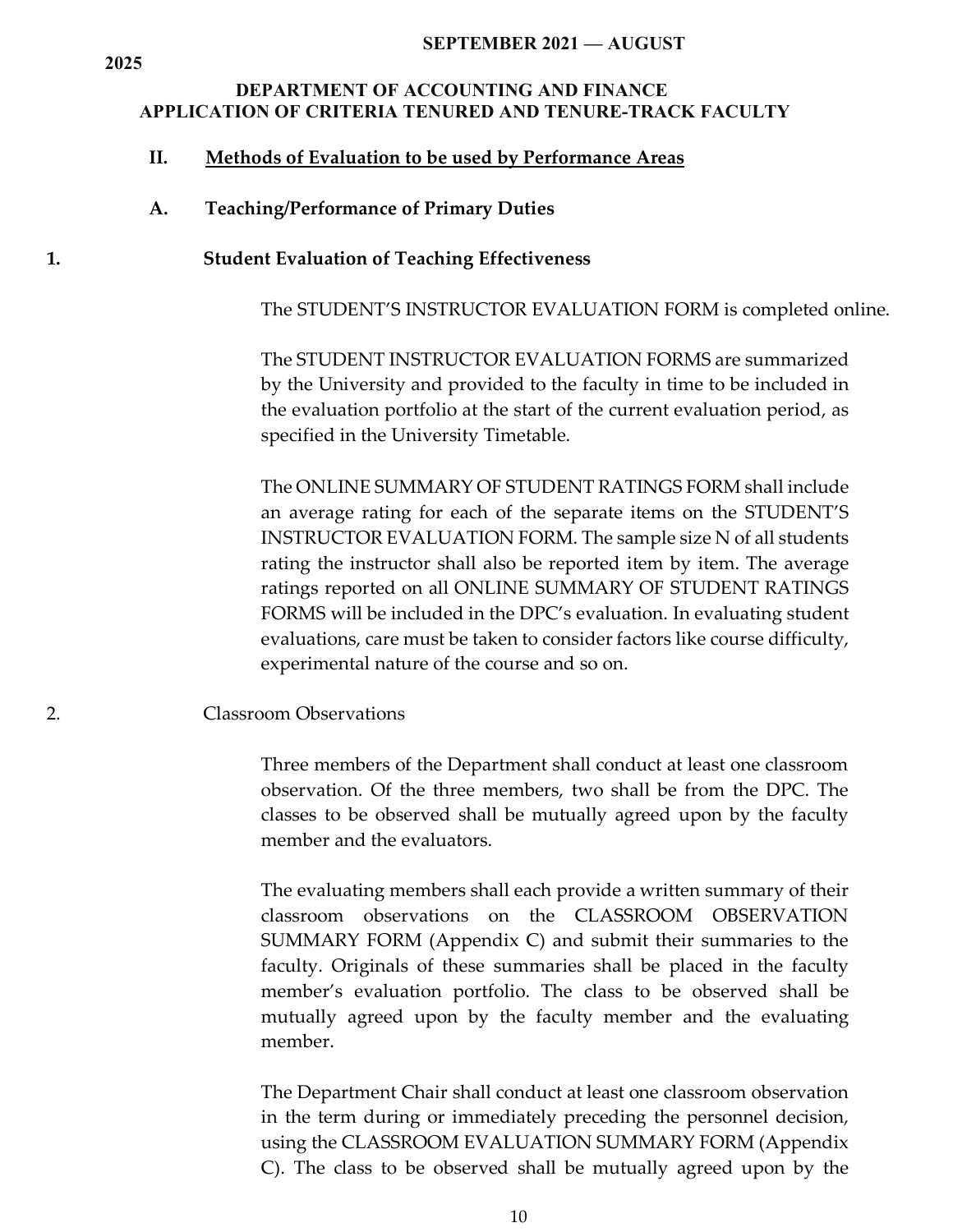#### **SEPTEMBER 2021 — AUGUST**

## **DEPARTMENT OF ACCOUNTING AND FINANCE APPLICATION OF CRITERIA TENURED AND TENURE-TRACK FACULTY**

faculty member and the Chair.

3. 4.

**2025**

### 5. Reports and Documentation of Reassigned Time Activities

A faculty member receiving University-approved CUE-supported reassigned time shall include in his/her portfolio a written report of each activity. This report shall contain a summary of responsibilities and accomplishments of the activity. If there is documentation generated by the activity, that documentation should also be included. If there is an evaluation of this activity by a supervisor, that should also be included. The DPC shall peruse these reports and documents and render an evaluation (unsatisfactory, satisfactory, highly effective, superior) using the REASSIGNED TIME ACTIVITY EVALUATION FORM (Appendix D).

### 6. Classroom Materials

The faculty member being evaluated shall provide documents of classroom materials representative of the materials used in teaching. This shall include the items listed in Section I.A.4 of this DAC. The DPC shall peruse these materials and render an evaluation (unsatisfactory, satisfactory, highly effective, superior) using the CLASSROOM MATERIALS EVALUATION FORM (Appendix E). The DPC shall summarize the individual forms and then insert this summary in the portfolio at the appropriate place and also attach it to the University form.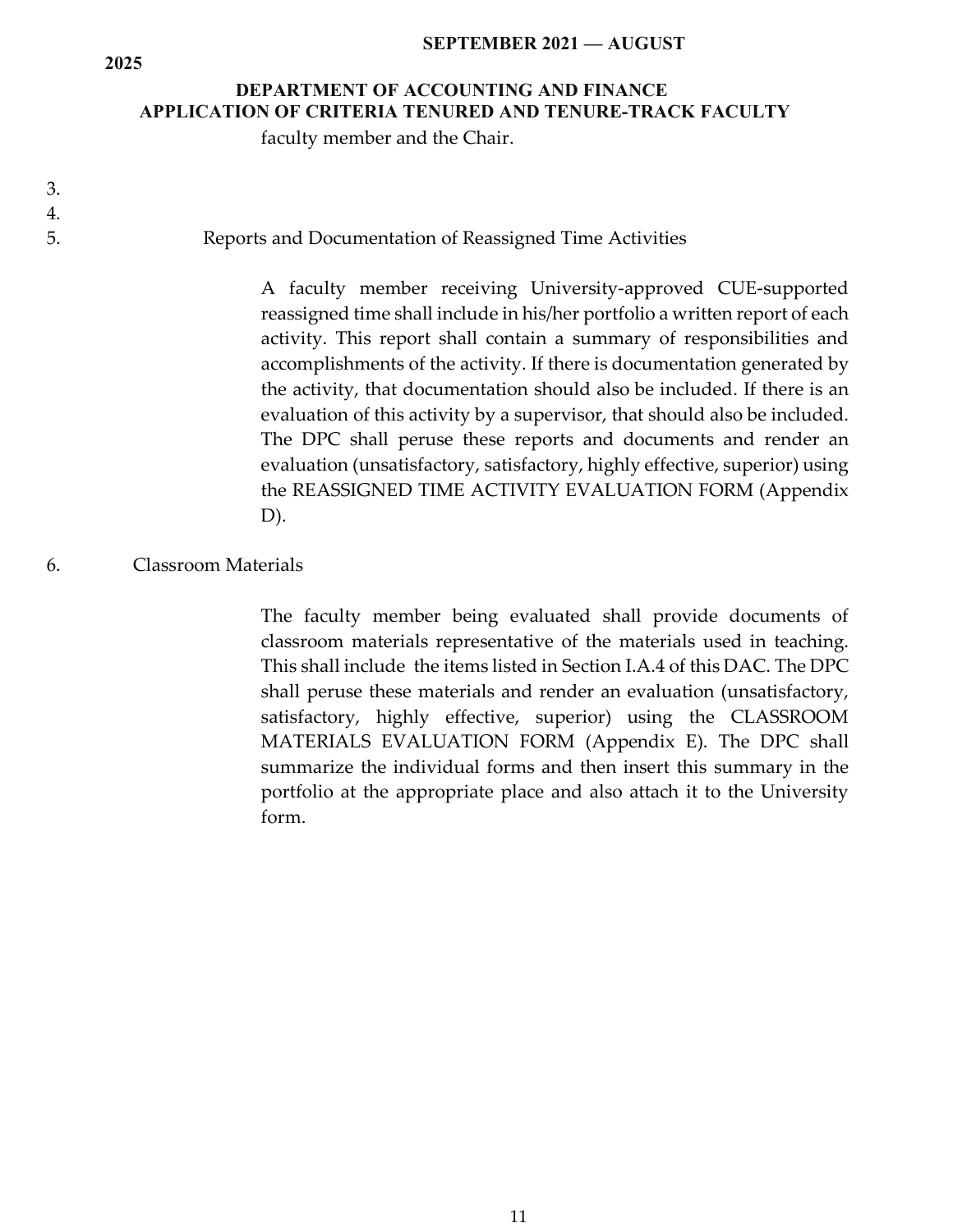#### **SEPTEMBER 2021 — AUGUST**

### **DEPARTMENT OF ACCOUNTING AND FINANCE APPLICATION OF CRITERIA TENURED AND TENURE-TRACK FACULTY**

### **B. Research/Creative Activity**

The faculty member shall submit all evidence and documents of professional development, published writings, presentations delivered, research grants received, graduate projects directed, submitted writings and proposals, conferences attended, and so on. Should a faculty member include unpublished research/creative activity materials in his/her portfolio for evaluation, the Chair of the DPC shall direct a member of the DPC in the same area of specialization to provide a written evaluation of the unpublished materials, using the UNPUBLISHED MATERIALS EVALUATION FORM (Appendix G) If there is no DPC member qualified to evaluate these unpublished materials, the Chair of the DPC may, with the consent of the faculty member evaluated, have the materials evaluated by someone in the same field of specialization outside the University. The DPC shall tally these materials and render an evaluation (unsatisfactory, satisfactory, significant, superior, exceptional) using the RESEARCH/CREATIVE ACTIVITIES EVALUATION FORM (Appendix F) and the table I.B. above and attach them to the faculty evaluation.

### **C. Service**

The faculty member shall submit all evidence and documents of Departmental, College, University, community service, and so on. The DPC shall tally these materials and render an evaluation (unsatisfactory, satisfactory, significant, superior, exceptional) using the SERVICE EVALUATION FORM (Appendix H) and the table in I.C. above and attach them to the faculty evaluation.

In evaluating the required number of activities for each faculty member, consideration should be given first to participation in University Committees, then College Committees, then Department Committees, and Department Adhoc Committees. The level of participation should also be considered.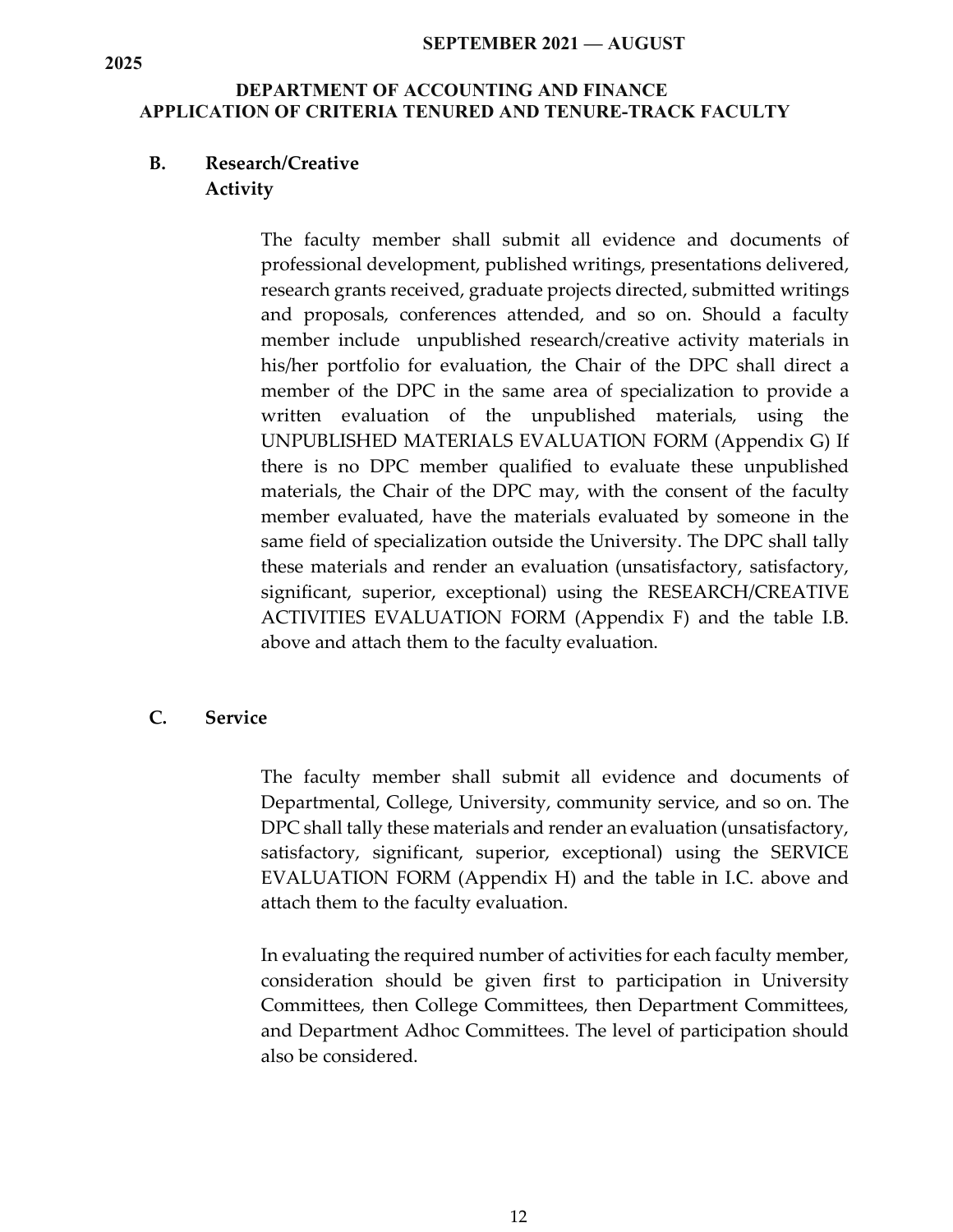## **III. Relative Importance of Teaching/Performance of Primary Duties, Research/Creative Activity, and Service.**

Teaching/performance of primary duties shall be considered the most important of the three areas of evaluation. After teaching/performance of primary duties, research/creative

activity and service shall be given equal emphasis.

## **IV. Evaluation Criteria**

A. In accordance with Article 19.3 of the Contract, the following performance categories are required for retention, promotion, tenure or PAI.

| <b>Evaluation Period</b>               | Teaching/<br>Primary<br>Duties | Research                             | Service                |
|----------------------------------------|--------------------------------|--------------------------------------|------------------------|
| Year one                               | Satisfactory                   | Appropriate                          | Appropriate            |
| Year two                               | Satisfactory                   | Satisfactory                         | Satisfactory           |
| Year three                             | Effective                      | <b>Highly Satisfactory</b>           | Highly<br>Satisfactory |
| Year four                              | Highly<br>Effective            | Effective                            | Effective              |
| Year Five                              | Significant                    | Highly effective                     | Highly<br>Effective    |
| Tenure/Promotion to<br>Associate Prof. | Superior                       | Significant                          | Significant            |
| Promotion to Full<br>Prof.             | Superior                       | Superior                             | Superior               |
| Tenured<br>Annual<br>Faculty-Adequate  | Superior                       | Effective                            | Effective              |
| Tenured<br>Annual<br>Faculty-Exemplary | Superior                       | <b>Highly Effective</b>              | Superior               |
| PAI                                    | Superior                       | Significant in one Superior in other |                        |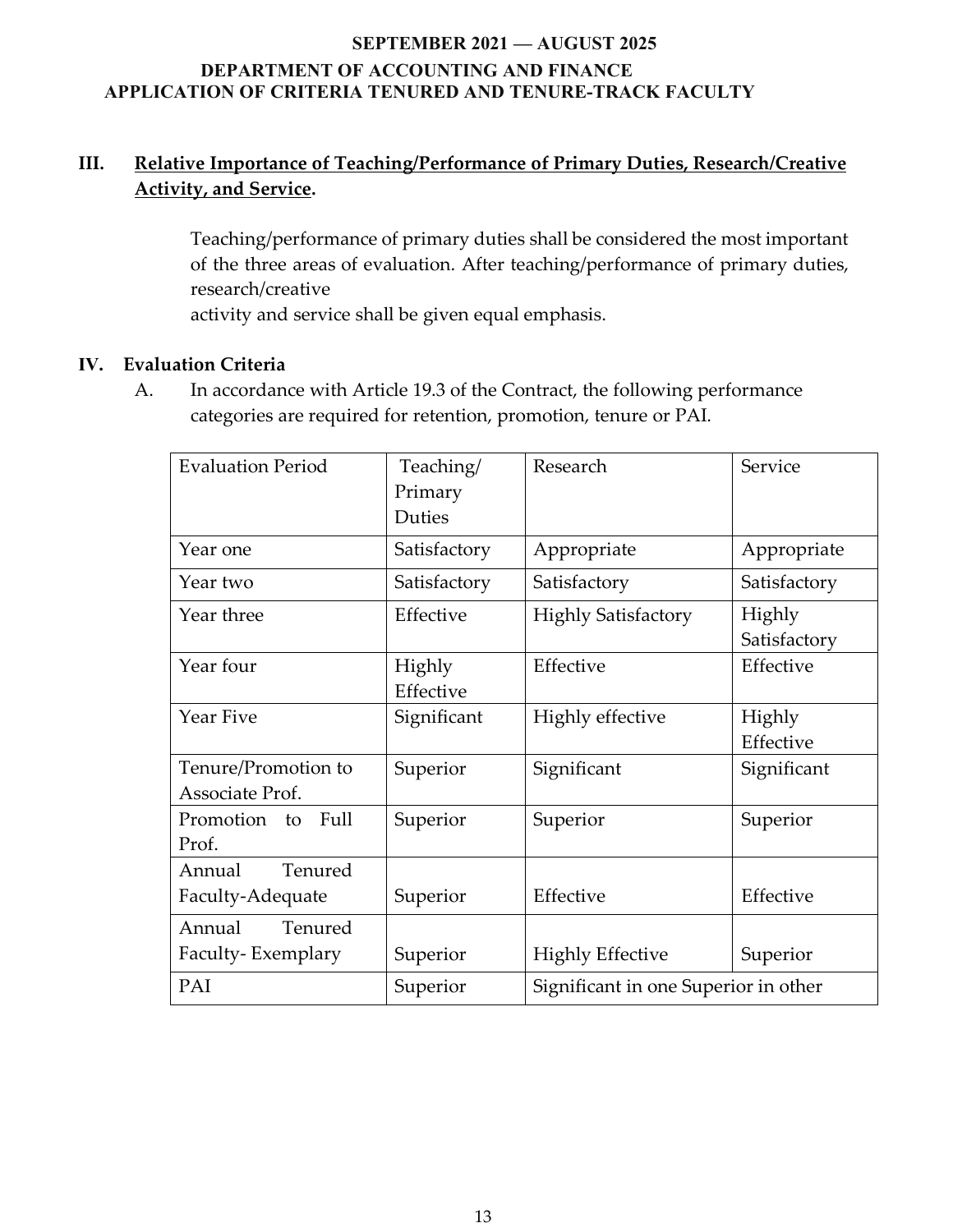### **V. The Distance Education Policy for the Department of Accounting and Finance**

1.The Department will evaluate the effectiveness of a Distance Education course by the use of 2 group**s** of evaluators.

a. Faculty teaching an online course must be certified by the Center for Teaching and Research Excellence (CTRE).

If the faculty member teaching an online course is not certified by the CTRE she/he must be enrolled in the certification course the same semester she/he is teaching the online course. The faculty member must pass the certification course before the next semester in which the faculty member teaches an online course.

b. The Distance Learning Department may assess the effectiveness of the course offerings, materials and the timely responses of the instructor from a **technical**  perspective only.

2. If required for personnel purposes, pursuant to the bargaining agreement, three members of the Departmental Personnel Committee shall assess the quality of the materials. The course materials should contain a syllabus summarizing information concerning the objectives, operations, and management of the course. If one of the objectives is research, it should contain a list of research resources and a description of how to use these resources.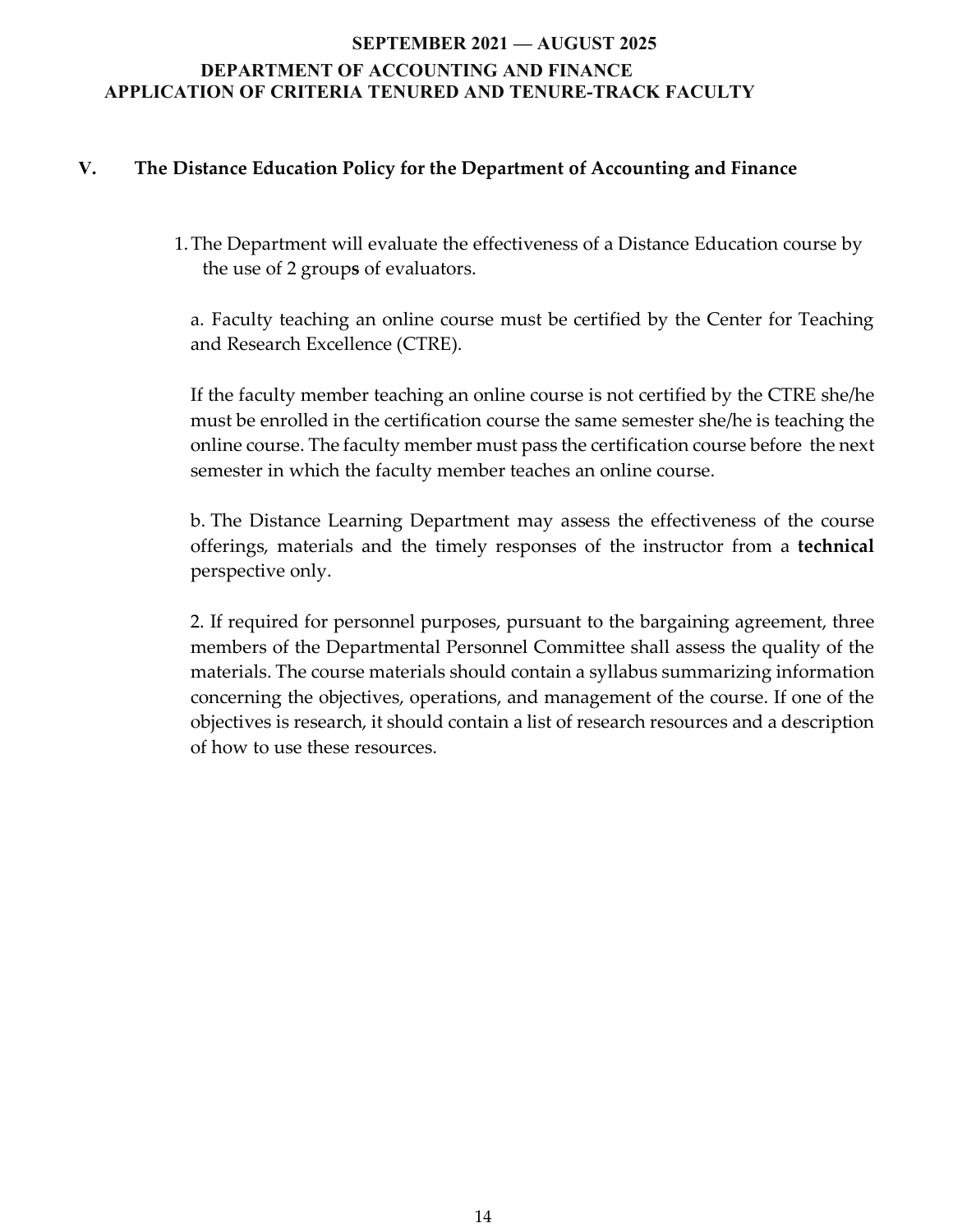### **VI. EVALUATION OF TEMPORARY, FULL-TIME/PART-TIME FACULTY**

Each temporary full time/part-time faculty member will be evaluated by the Department Chair once each academic year in accordance with Article 30 Section 1 of the contract. The Chair will provide a written evaluation of the faculty member, which will rate the performance of the faculty member as "highly effective, satisfactory or unsatisfactory." A copy of the evaluation will be sent to the faculty member being evaluated. In the case of an unsatisfactory evaluation, the chair will state reasons for awarding that evaluation, referencing appropriate sections of this section of the Departmental Application of Criteria. No faculty member will be evaluated during the first full term of service in the department. All full time/part-time temporary faculty will submit a portfolio including the following:

1. A cover letter stating that the portfolio is being submitted for the purposes of the annual evaluation.

- 2. A copy of the faculty member's yearlong schedule.
- 3. Copies of student evaluations.
- 4. Copies of chair classroom visits and peer/ DPC member classroom visits.

5. Evidence of performance of activities for which the faculty member received CUEs(Primary Duties).

6. Other documents, at the option of the faculty member being evaluated, that give evidence of activities performed by the faculty member benefiting the department, the college and the University and of the quality of those activities.

The Department Chair will evaluate one class of each full time/part-time temporary faculty member, each year. The class being evaluated will be selected jointly by the faculty member and the chair. The Chair will provide a written evaluation of the classroom visit to the faculty member being evaluated. The chair will evaluate the performance of the faculty member as "highly effective," "satisfactory" or "unsatisfactory."

The approved form for student evaluation of classes will be administered in all of an instructor's students each academic term, according to the procedures approved by the department faculty. The faculty member will provide a detailed synopsis of the scores received in all courses evaluated during the period of evaluation, including means of all scale items. In evaluating the student evaluations provided by the faculty member being evaluated, the chair will use the following scale:

| Rating                  | Points                  |
|-------------------------|-------------------------|
| <b>Highly Effective</b> | $4.25 <$ Pts.           |
| Satisfactory            | $3.25 \leq$ Pts. < 4.25 |
| Unsatisfactory          | Pts. < 3.25             |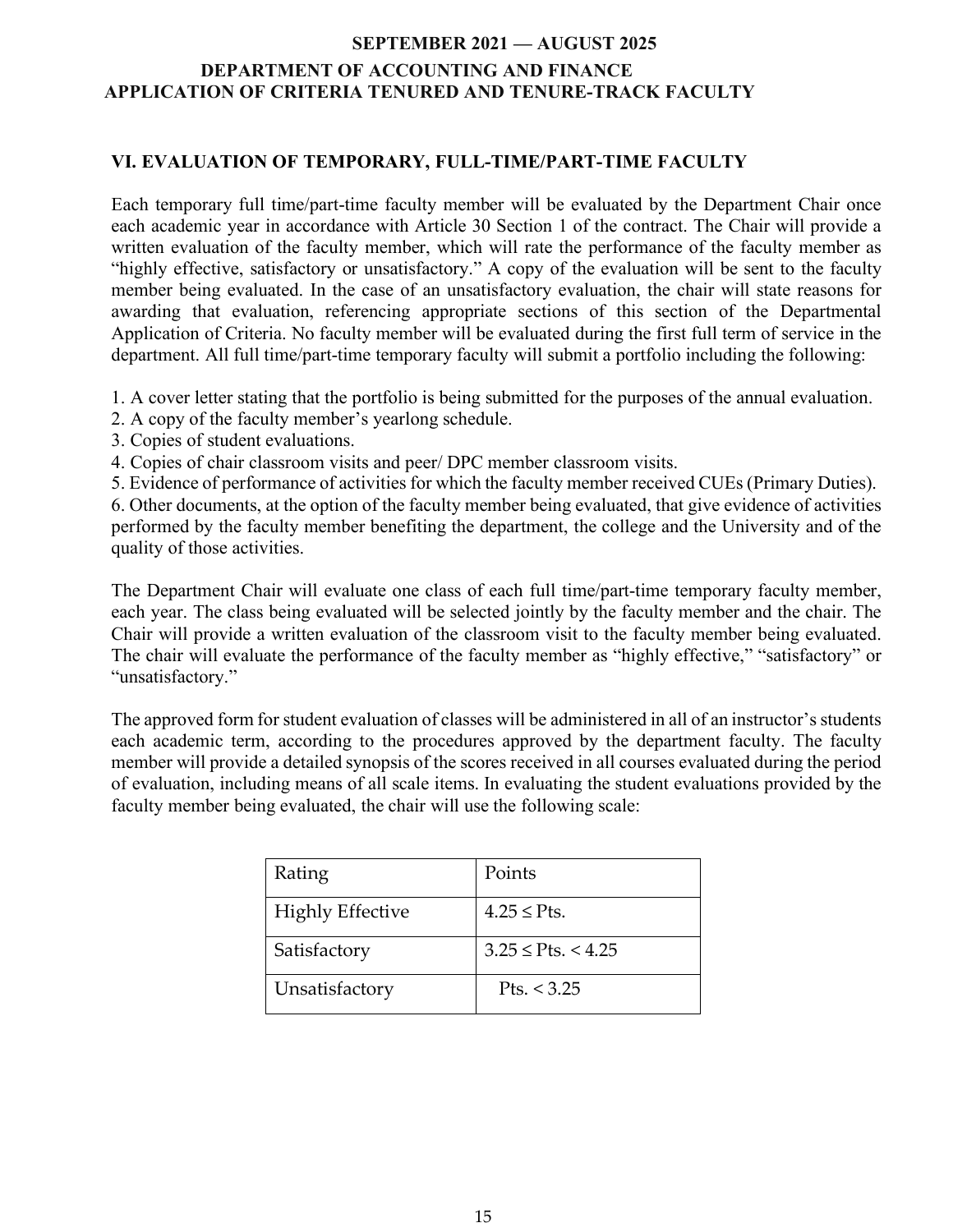Instrument for student evaluations is now online which will be used across the board. In most cases, the chair will use two elements to determine an over-all rating of the faculty member. Those would be the student course evaluations, the chair classroom evaluations. If the faculty member produces evidence of "highly effective" performance in both of the areas, the chair will assign a rating of "highly effective." If the faculty member being evaluated produces evidence of "unsatisfactory" performance in both areas, the chair will assign a rating of "unsatisfactory." In cases in which the above conditions are not met, the chair will assign a rating of satisfactory.

In rare situations in which material presented by the faculty member describing non-teaching primary duties, material presented by the faculty member presented showing other activities or included in the faculty member's personnel file are of such a major consequence that the chair believes these should be given major weight, the chair can include these in the evaluation of the faculty member and assign a rating not consistent with the process described above (student, chair, faculty course evaluations). The chair cannot use these materials exclusively without taking into regard the three areas of evaluation described above. If the chair uses any material other than the three evaluations described above, the chair must describe how these materials were used, what weight they were given in the evaluation process and the source of those materials. The faculty member being evaluated must have been notified prior to the evaluation of any negative material in his/her personnel file and given a chance to rebut the material, if this material is used in an evaluation.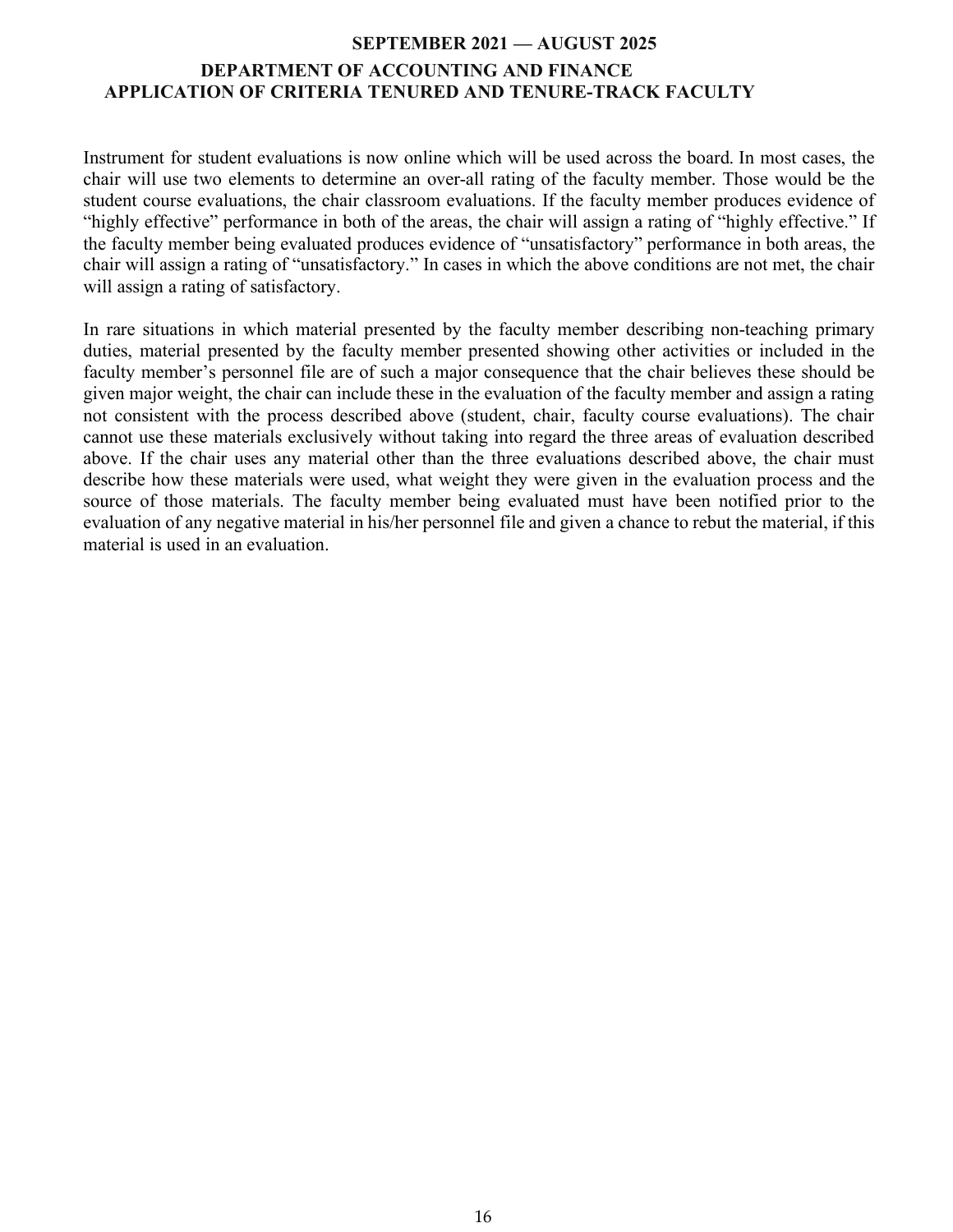## **VII. Appendices**

- a. CLASSROOM OBSERVATION SUMMARY FORM
- b. REASSIGNED TIME ACTIVITY EVALUATION FORM
- c. CLASSROOM MATERIALS EVALUATION FORM
- d. RESEARCH/CREATIVE ACTIVITIES EVALUATION FORM
- e. UNPUBLISHED MATERIALS EVALUATION FORM
- f. SERVICE EVALUATION FORM
- g. PROFESSIONAL DEVELOPMENT PLAN FORM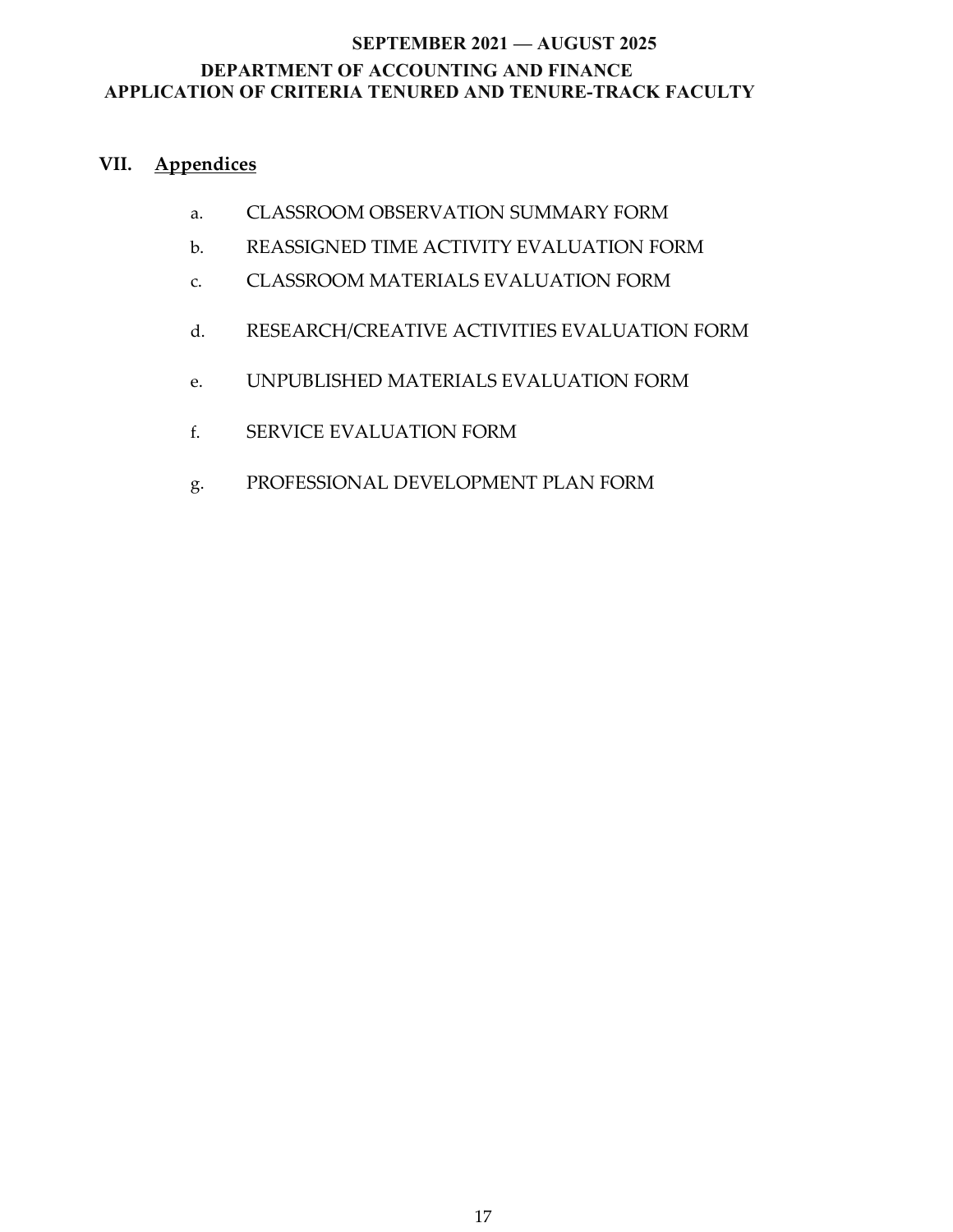#### **APPENDIX A**

#### **CLASSROOM OBSERVATION SUMMARY FORM**

( ) CHAIRPERSON ( ) PEER

Evaluation of Faculty Member Based Upon Classroom Visitation

Faculty Member Being Evaluation

Nature of Evaluation: Retention Tenure

PAI Promotion to rank of

Ratings Based Upon This Visitation

Rate this instructor on each item according to the following:

| $U =$ Unsatisfactory (1pt)      | $SA = Satisfactory (3 pts)$ |
|---------------------------------|-----------------------------|
| $HE =$ Highly Effective (4 pts) | $SU =$ Superior (5 pts)     |

| Command of the subject matter or discipline.                                          |  |
|---------------------------------------------------------------------------------------|--|
| The faculty member is knowledgeable in the area being taught which is conveyed to the |  |
| student.                                                                              |  |

- 2. **Ability to organize, analyze, and present knowledge or material.** ( ) The faculty member is able to discuss the materials in such a manner that is organized and understandable by the student.
- 3. **Ability to encourage and interest the students in the learning process.** ( ) Students appear interested and are engaged in the faculty member's lecture.
- 4. **Oral English proficiency as mandated by Illinois statute** ( ) The faculty member speaks English clearly and is understood by her/his students.
- 5. **Overall degree of teaching effectiveness**. ( )

Written Comments

| Evaluator's Signature: | Date: |  |
|------------------------|-------|--|
|                        |       |  |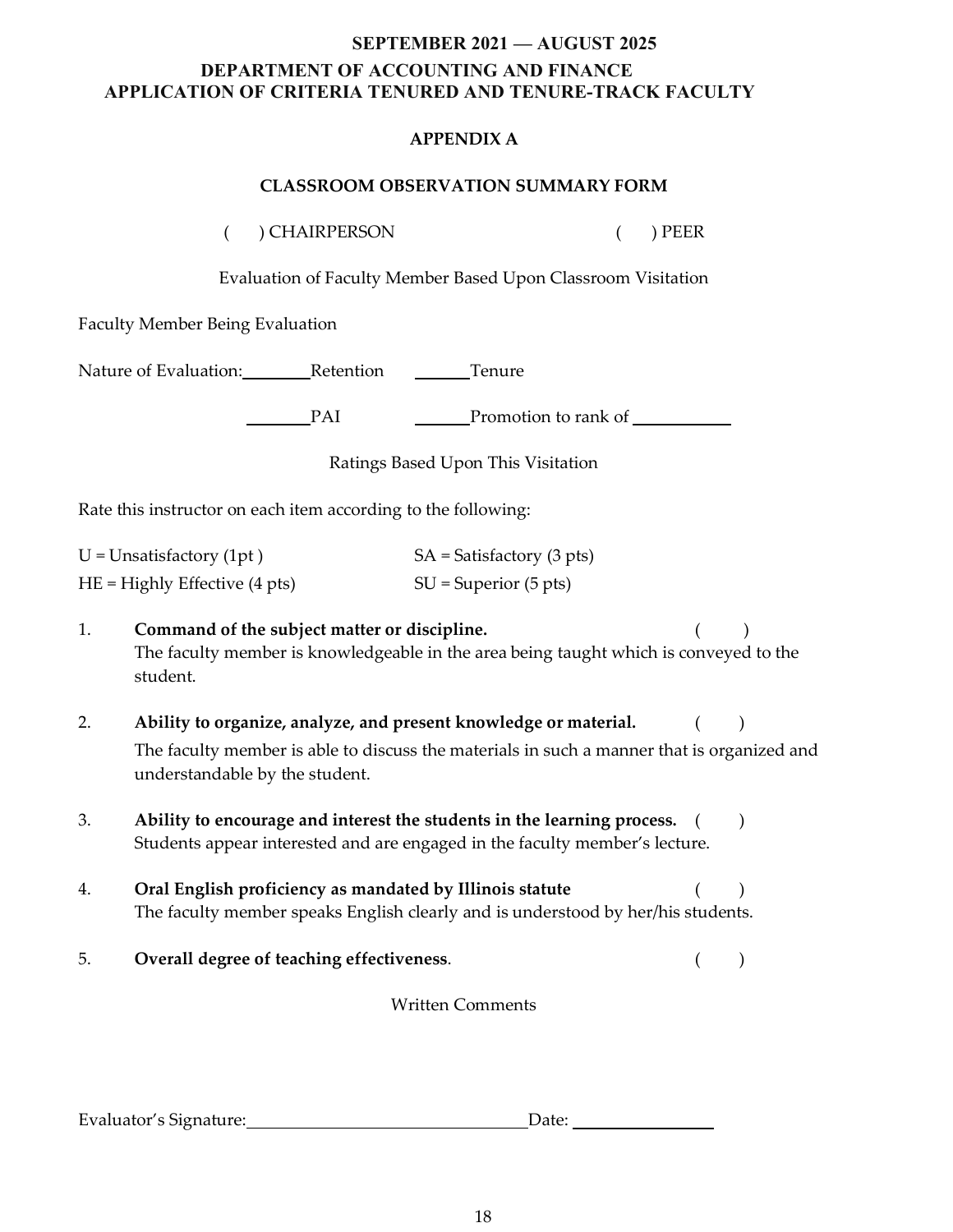### **APPENDIX B**

#### **DEPARTMENT OF ACCOUNTING AND FINANCE**

### **REASSIGNED TIME ACTIVITY EVALUATION FORM**

|                                    | Nature of Evaluation: Retention Clear Tenure |                                |                 |
|------------------------------------|----------------------------------------------|--------------------------------|-----------------|
|                                    | PAI                                          |                                |                 |
|                                    |                                              |                                |                 |
| Overall evaluation (Circle One):   |                                              |                                |                 |
| Unsatisfactory Satisfactory<br>(1) | (3)                                          | <b>Highly Effective</b><br>(4) | Superior<br>(5) |
|                                    |                                              |                                |                 |
| Overall evaluation (Circle One):   |                                              |                                |                 |
| Unsatisfactory Satisfactory<br>(1) | (3)                                          | <b>Highly Effective</b><br>(4) | Superior<br>(5) |
|                                    |                                              |                                |                 |
| Overall evaluation (Circle One):   |                                              |                                |                 |
| Unsatisfactory Satisfactory<br>(1) | (3)                                          | <b>Highly Effective</b><br>(4) | Superior<br>(5) |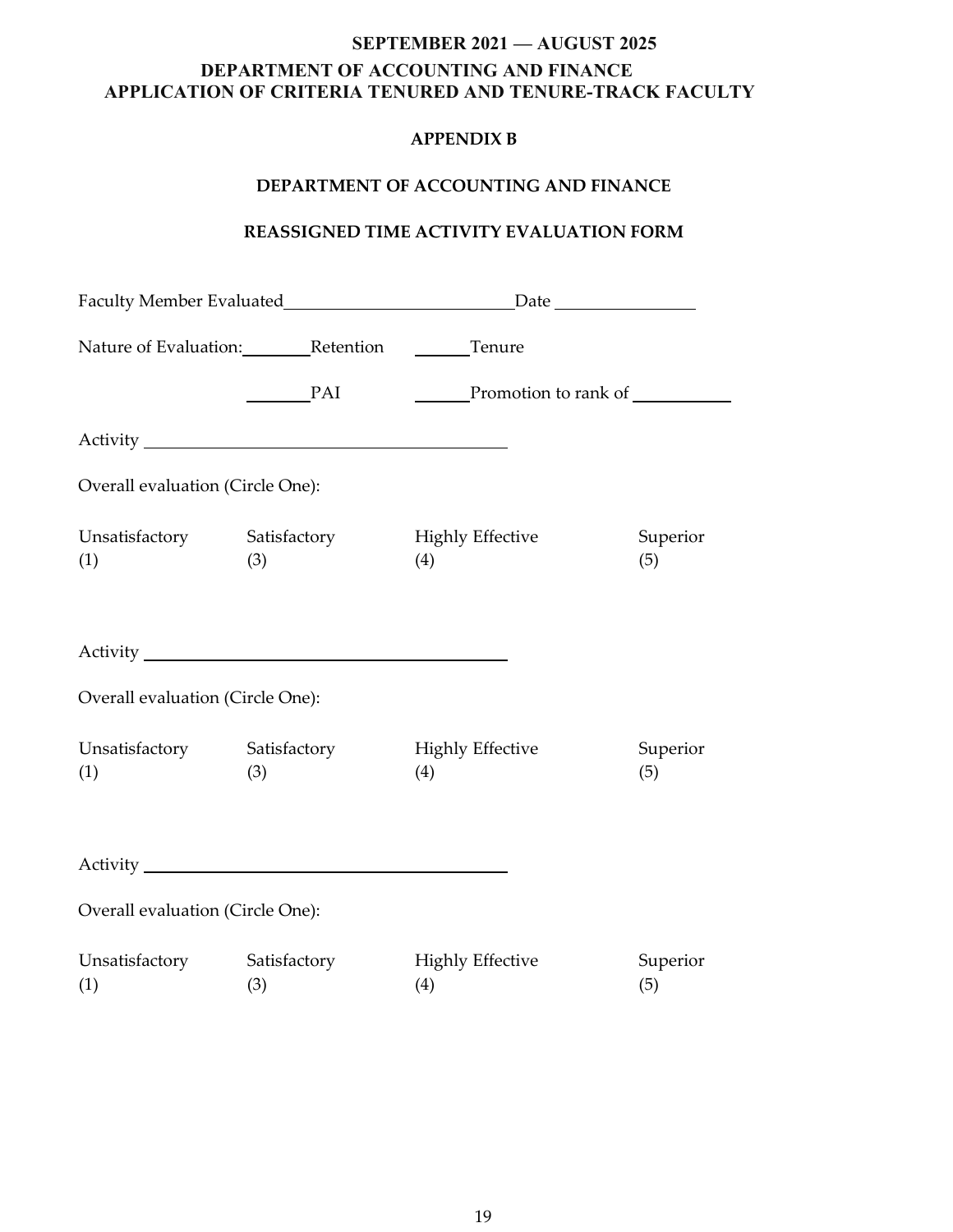### **APPENDIX C DEPARTMENT OF ACCOUNTING AND FINANCE**

### **CLASSROOM MATERIALS EVALUATION FORM**

| Nature of Evaluation: Retention Clear Tenure                                                                                        |                                      |                                                                                                      |                 |
|-------------------------------------------------------------------------------------------------------------------------------------|--------------------------------------|------------------------------------------------------------------------------------------------------|-----------------|
|                                                                                                                                     |                                      | PAI Promotion to Rank of                                                                             |                 |
|                                                                                                                                     |                                      | Note: Not all of the following categories must necessarily be represented.                           |                 |
| $=$ Superior; $N/A = Not$ Applicable)                                                                                               |                                      | Materials Submitted and Evaluated: (U = Unsatisfactory; SA = Satisfactory; HE = Highly Effective; SU |                 |
| Course syllabi________(U, SA, HE, SU, N/A)<br>(A)<br>Class materials including tests and quizzes________(U, SA, HE, SU, N/A)<br>(B) |                                      |                                                                                                      |                 |
| Curriculum materials________(U, SA, HE, SU, N/A)<br>(C)<br>Overall evaluation (Circle one):                                         |                                      |                                                                                                      |                 |
| Unsatisfactory<br>(2)                                                                                                               | Satisfactory Highly Effective<br>(3) | (4)                                                                                                  | Superior<br>(5) |

Comments: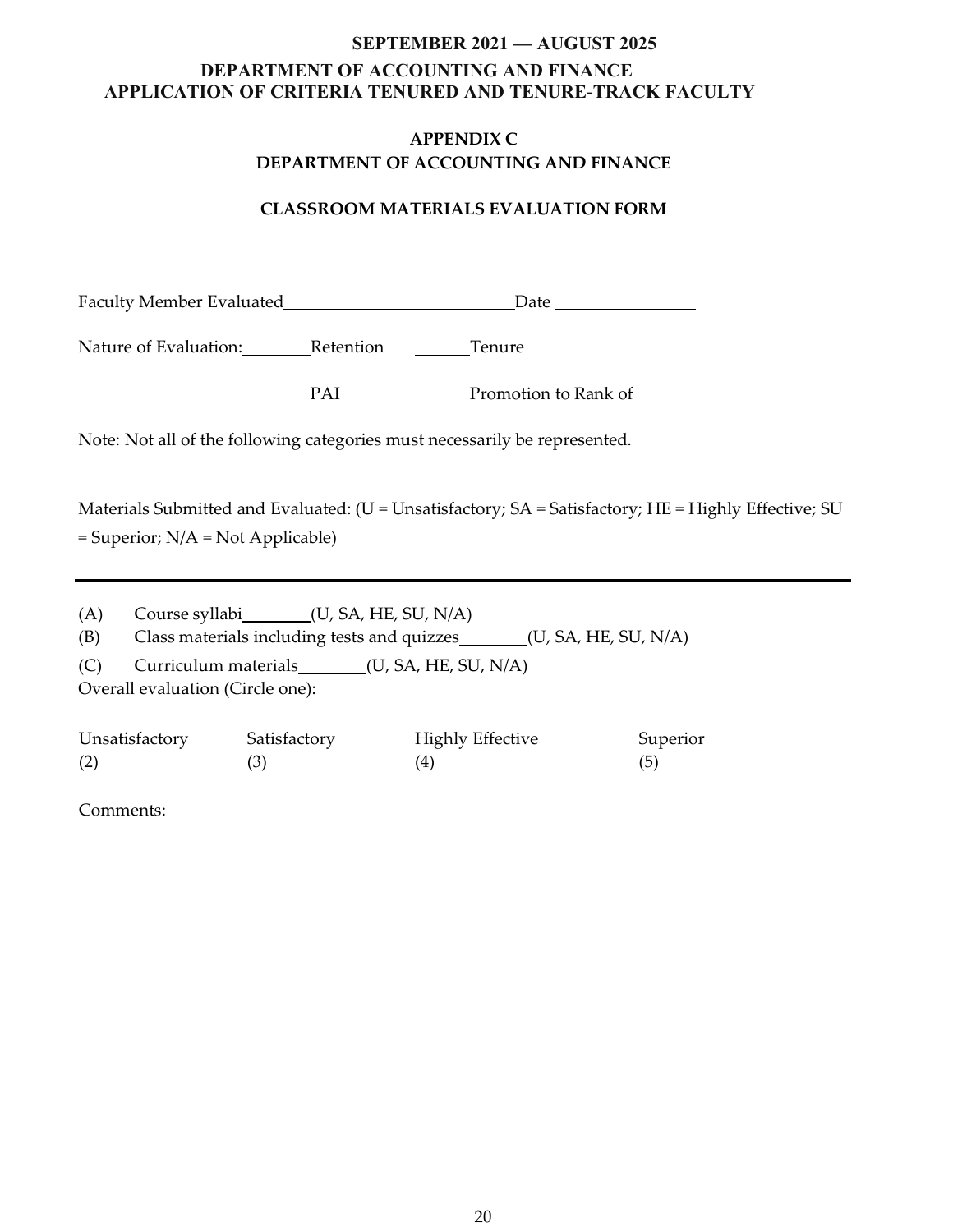#### **APPENDIX D**

#### **DEPARTMENT OF ACCOUNTING AND FINANCE**

### **RESEARCH /CREATIVE ACTIVITY EVALUATION FORM**

Faculty Member Evaluated Date Nature of Evaluation: Retention Chemical Tenure PAI Promotion to rank of

Tally the numbers in each category below.

| (a) Published journal articles in Q1 journal                | @ 30 pts       | $=$ |  |
|-------------------------------------------------------------|----------------|-----|--|
| (b) Published journal articles in Q2 journal                | @ 25 pts       | =   |  |
| (c) Published journal articles in Q3 journal                | @ 20 pts       | =   |  |
| (d) Published journal articles in $Q4$ journal <sup>1</sup> | @ 10 pts       | =   |  |
| (e) Advanced degree/certification                           | @ 10 pts       | $=$ |  |
| (f) Publication in refereed conference proceeding           | @ 10 pts       | $=$ |  |
| (g) Professional development                                | $@5$ pts       | $=$ |  |
| (h) Non-refereed publications                               | $@5$ pts       | $=$ |  |
| (i) Presentations                                           | $@5$ pts       | $=$ |  |
| (j) Awards                                                  | @5pts          | $=$ |  |
| (k) Grants equal to or more than \$50,000                   | $\omega$ 5 pts | $=$ |  |
| $(1)$ Grants less than \$50,000                             | $@2$ pts       | =   |  |
| (m) Unpublished documents                                   | @ 2 pts        | $=$ |  |
| (n) Citations of faculty members works                      | $@2$ pts       | $=$ |  |
| (o) Professional memberships                                | @ 1 pt         | $=$ |  |
| (p) Conferences/professional Meetings attended              | @ 1 pt         | $=$ |  |
| (q) Other                                                   | $\omega$ pts   | =   |  |

<u>.</u>

<sup>&</sup>lt;sup>1</sup> Journal rankings should be based on Scimago or Scopus.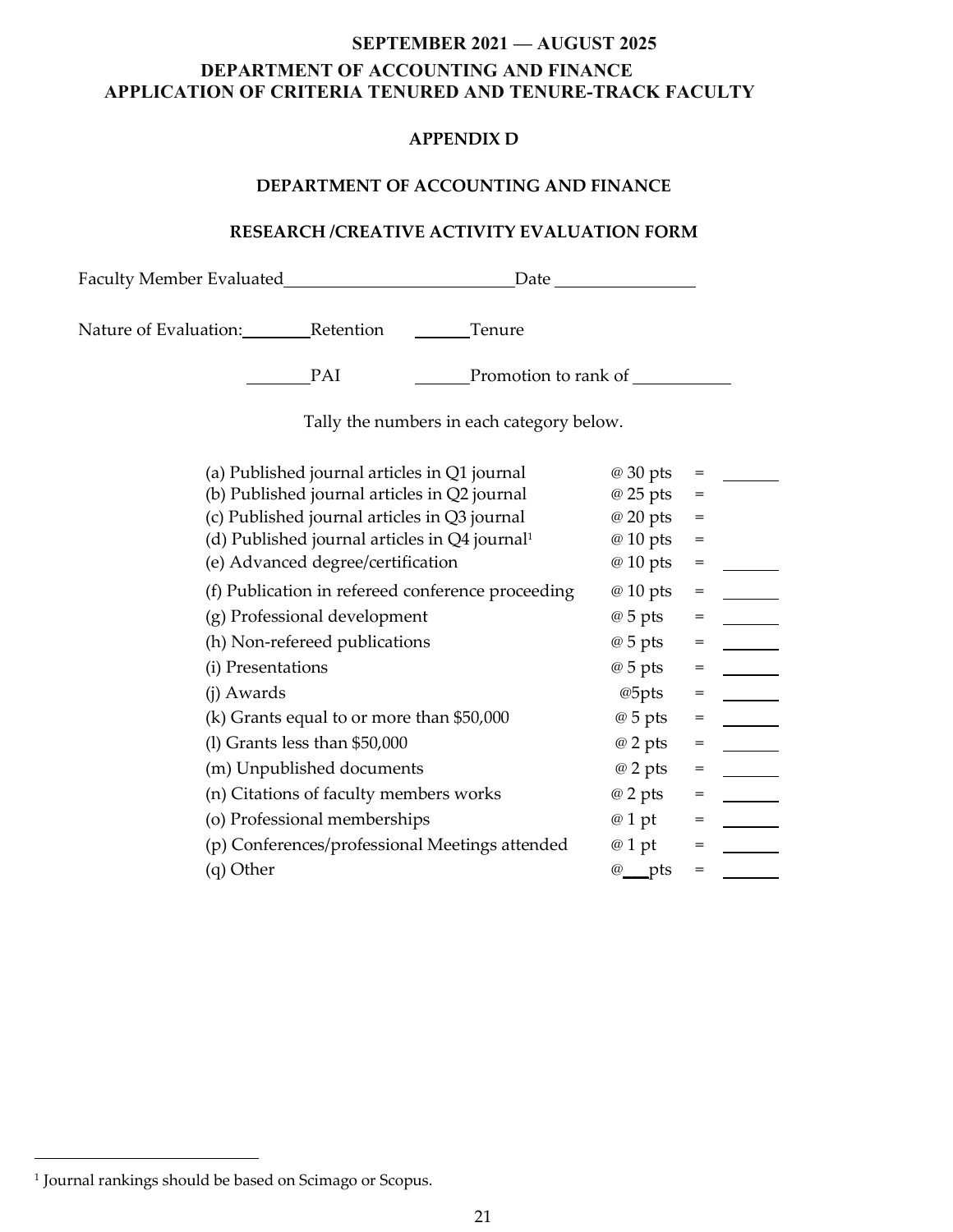Overall evaluation (Circle one based on table below):

| Unsatisfactory             | Appropriate           | Highly Effective<br>Satisfactory |  |  |
|----------------------------|-----------------------|----------------------------------|--|--|
| Superior Exceptional       |                       |                                  |  |  |
|                            | Retention             | Promotion,<br>Tenure, PAI        |  |  |
| Exceptional                | $30 \leq P$ ts. < 35  | $100 \leq P$ ts                  |  |  |
| Superior                   | $25 \le P$ ts. < 30   | $90 \leq P$ ts. < 100            |  |  |
| Significant                | $20 \le P$ ts. < 25   | $85 \le P$ ts. < 90              |  |  |
| <b>Highly Effective</b>    | $17 \le P$ ts. < 20   | 75≤ Pts. < 85                    |  |  |
| Effective                  | $14 \le P$ ts. <17    | 70≤ Pts. < 75                    |  |  |
| <b>Highly Satisfactory</b> | $11 \le P$ ts. < 14   | $50 \le P$ ts. < 70              |  |  |
| Satisfactory               | $8 \leq$ Pts. $< 11$  |                                  |  |  |
| Appropriate                | $5 \leq$ Pts. $\lt 8$ |                                  |  |  |
| Unsatisfactory             | $0 \leq P$ ts. < 5    |                                  |  |  |

Comments: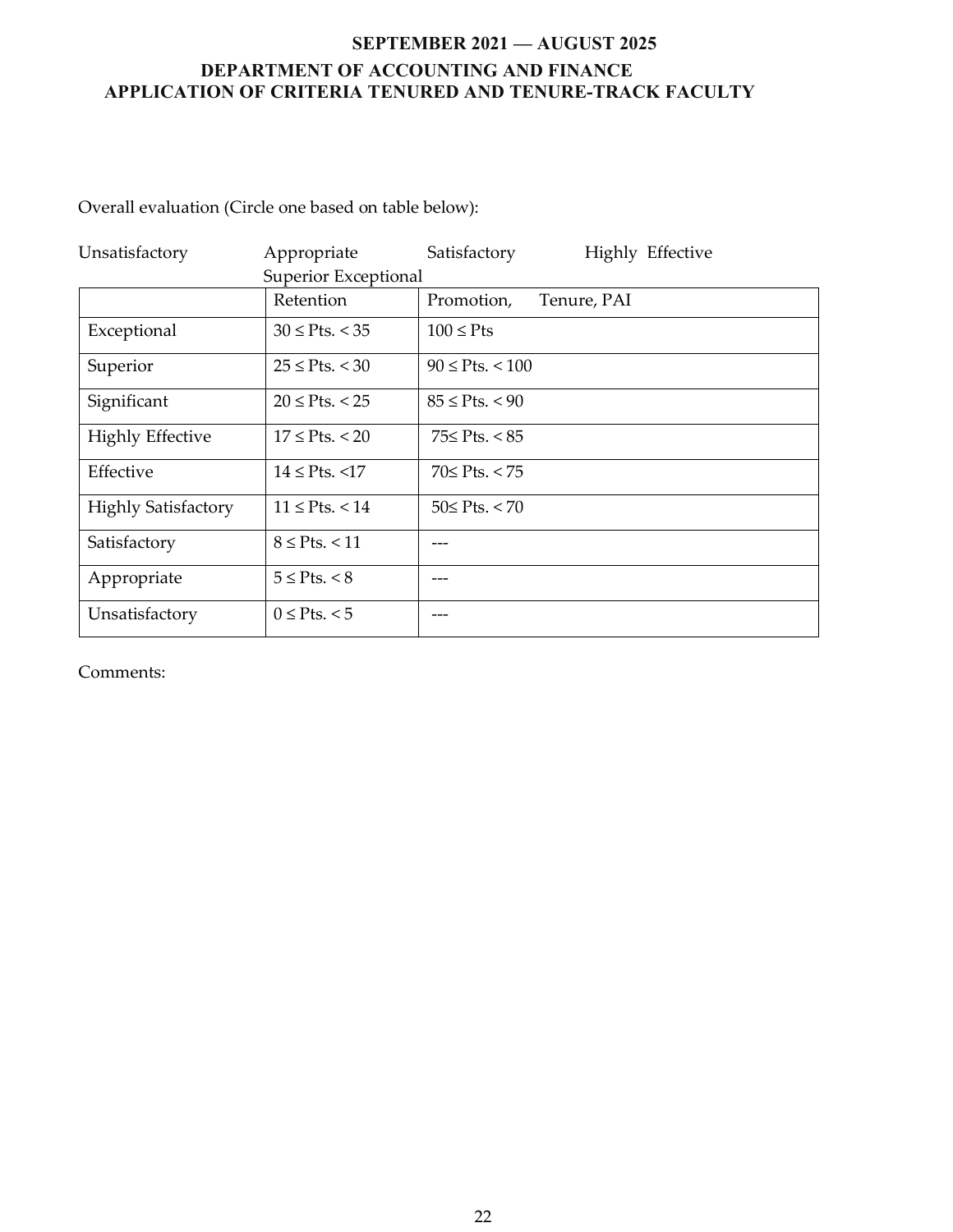### **APPENDIX E**

### **DEPARTMENT OF ACCOUNTING AND FINANCE**

### **UNPUBLISHED MATERIALS EVALUATION FORM**

Nature of Evaluation: Retention Chemical Tenure

PAI Promotion to rank of <u>Calledon Calledon Calledon Calledon Calledon Calledon Calledon Calledon Calledon Calledon Calledon Calledon Calledon Calledon Calledon Calledon Calledon Calledon Calledon Calledon Calledon Calledo</u>

Brief Description of Materials Evaluated:

Written Comments:

Evaluated by: Notice and Solid Books and Date: Note: Note: Note: Note: Note: Note: Note: Note: Note: Note: Note: Note: Note: Note: Note: Note: Note: Note: Note: Note: Note: Note: Note: Note: Note: Note: Note: Note: Note: N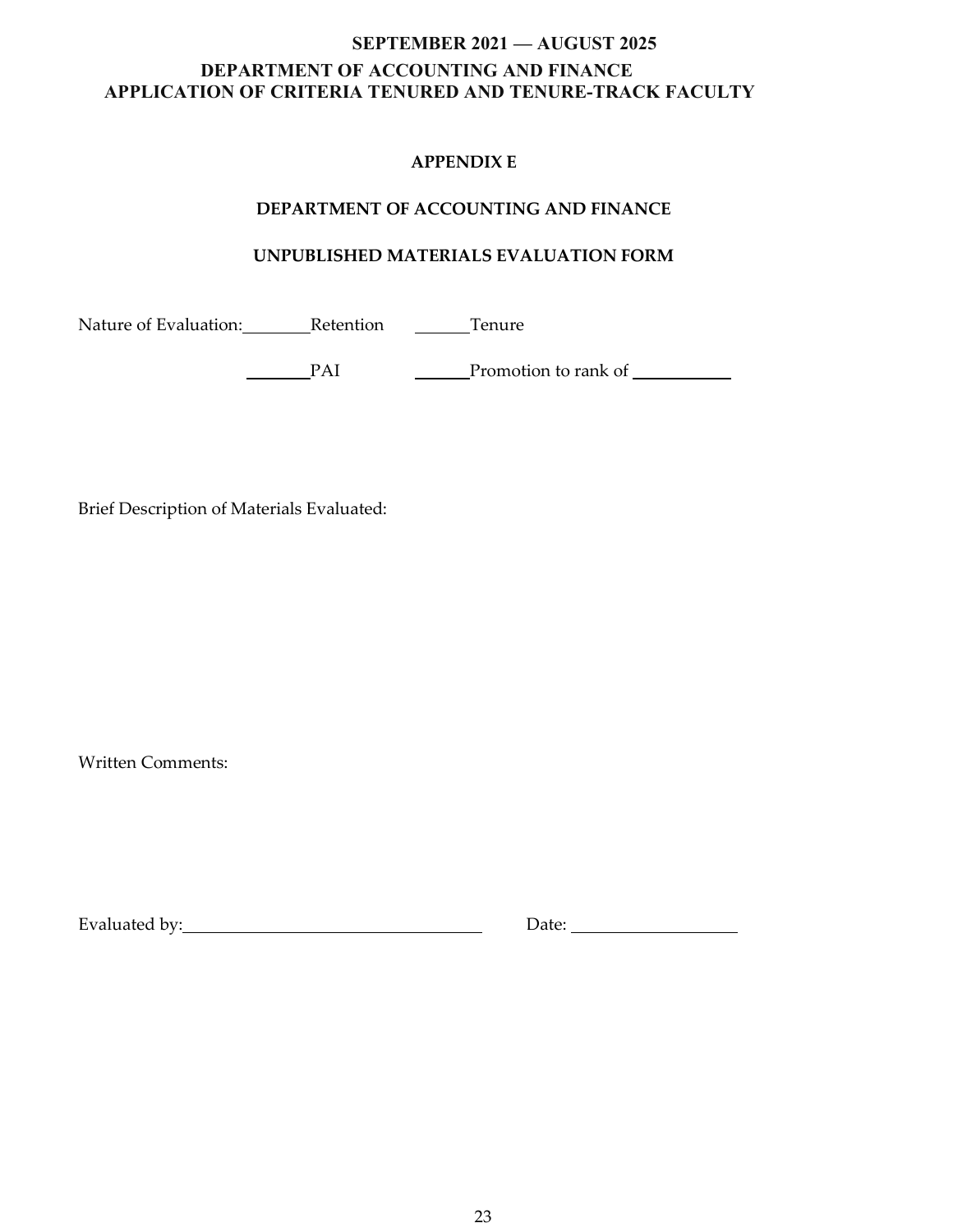### **APPENDIX F DEPARTMENT OF ACCOUNTING AND FINANCE SERVICE EVALUATION FORM**

|                                                                   |     | Date                                      |                     |     |  |
|-------------------------------------------------------------------|-----|-------------------------------------------|---------------------|-----|--|
| Nature of Evaluation: Retention                                   |     | Tenure                                    |                     |     |  |
|                                                                   | PAI | Promotion to Rank of                      |                     |     |  |
|                                                                   |     | Tally the numbers in each category below. |                     |     |  |
| (A) Departmental Service: Committees/Activities                   |     |                                           | @3pts               | $=$ |  |
| Committee Chair/Activity Coordinator/Secretary                    |     |                                           | @5pts               | $=$ |  |
| (B) College Service: Committees/Activities                        |     |                                           | $@$ 2 pts           | $=$ |  |
| Committee Chair/Activity Coordinator/Secretary                    |     |                                           | @3pts               | $=$ |  |
| (C) University Service, including the Union Committees/Activities |     |                                           | $@$ 2 pts           | $=$ |  |
| Committee Chair/Activity Coordinator/Secretary                    |     |                                           | @3pts               | $=$ |  |
| (D) Professional Organization Service: Committees/Activities      |     |                                           | $@$ 2 pts           | $=$ |  |
| Committee Chair/Activity Coordinator/Secretary                    |     |                                           | @3pts               | $=$ |  |
| (E) Speaking engagements                                          |     |                                           | @3pts               | $=$ |  |
| (F) Sponsorship of Student organizations                          |     |                                           | @5pts               | $=$ |  |
| (G) Assistance in BOG or UWW                                      |     |                                           | $(2 \, pts \, max)$ | $=$ |  |
| (H) Advisory boards                                               |     |                                           | @1pt                | $=$ |  |
| (I) Volunteer Work                                                |     |                                           | @1pt                | $=$ |  |
| $(I)$ Other                                                       |     |                                           | $(5 \, pts \, max)$ | $=$ |  |
| <b>TOTAL POINTS</b>                                               |     |                                           |                     |     |  |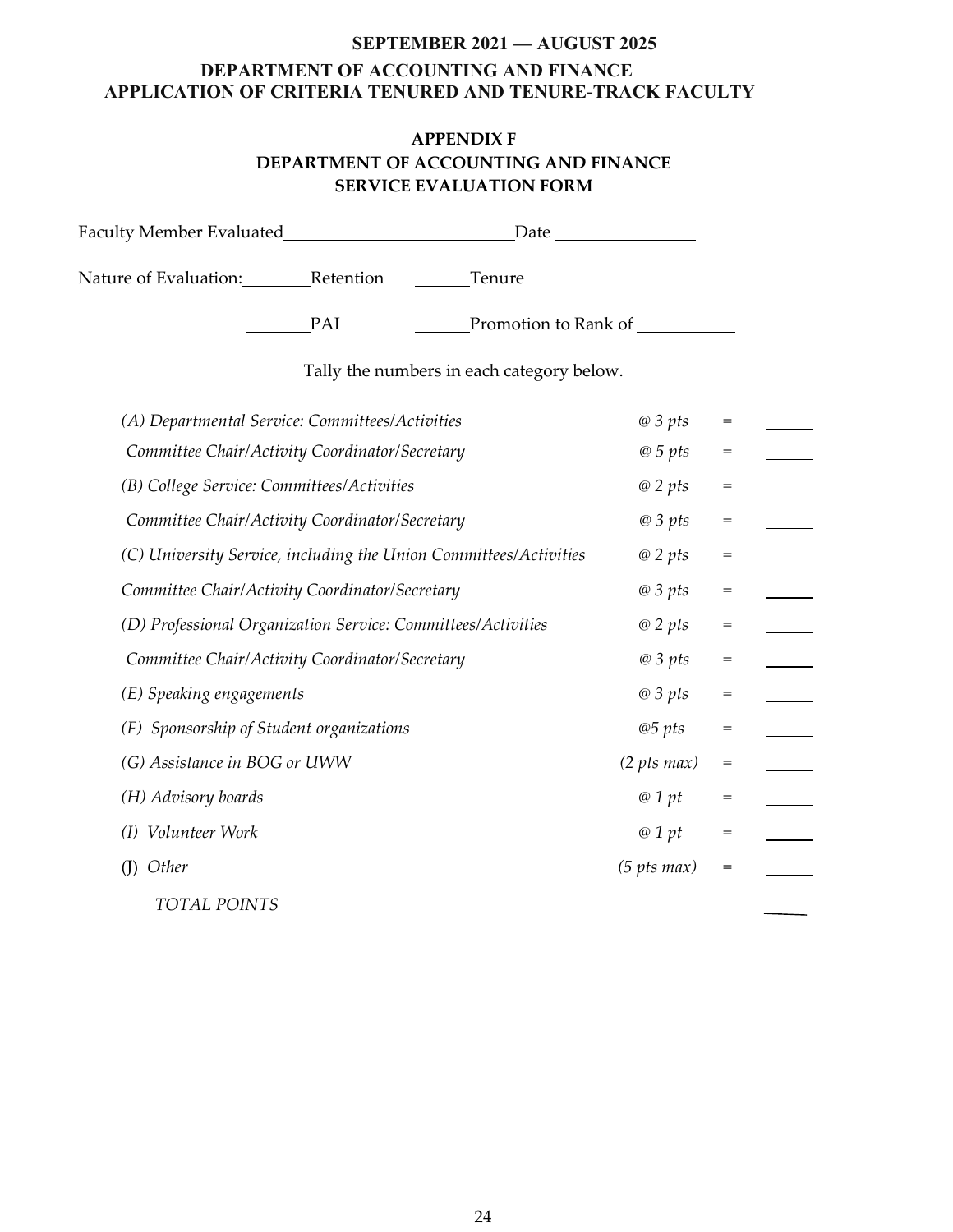Overall evaluation (Circle one based on table below):

|                         | Retention               | Promotion, Tenure,   |
|-------------------------|-------------------------|----------------------|
|                         |                         | <b>PAI</b>           |
| Exceptional             | $20 \le P$ ts. < 25     | $50 \leq P$ ts       |
| Superior                | $15 \leq$ Pts. < 20     | $45≤$ Pts. < 50      |
| Significant             | $11.4 \leq P$ ts. < 15  | $30 \le P$ ts. <45   |
| <b>Highly Effective</b> | $10.3 \leq$ Pts. < 11.4 | $25 \le P$ ts. < 30  |
| Effective               | $9.2 \leq$ Pts. < 10.3  | $24 \le P$ ts. < 25  |
| Highly                  | $8.1 \leq$ Pts. < 9.2   | $20 \le P$ ts. < 24  |
| Satisfactory            |                         |                      |
| Satisfactory            | $6.8 \leq$ Pts. < 8.1   | $11 \leq P$ ts. < 20 |
| Appropriate             | $4.1 \leq$ Pts. < 6.8   |                      |
| Unsatisfactory          | $0 \leq$ Pts. < 4.1     | $0 \leq P$ ts < 11   |

Unsatisfactory Appropriate Satisfactory Highly Effective Superior Exceptional

Comments: